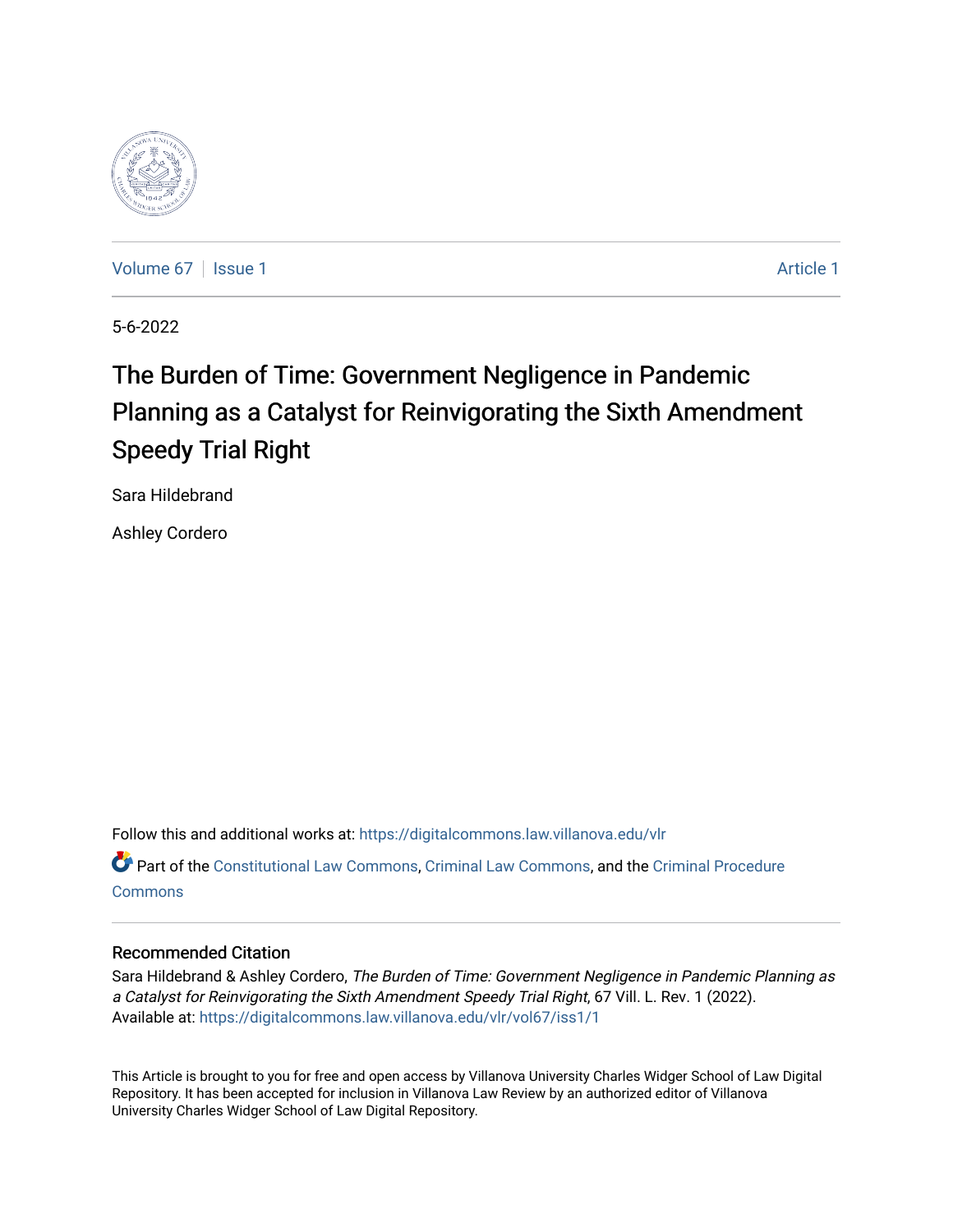## VILLANOVA LAW REVIEW

VOLUME 67 2022 NUMBER 1

## Articles

THE BURDEN OF TIME: GOVERNMENT NEGLIGENCE IN PANDEMIC PLANNING AS A CATALYST FOR REINVIGORATING THE SIXTH AMENDMENT SPEEDY TRIAL RIGHT

SARA HILDEBRAND\* AND ASHLEY CORDERO\*\*

#### **ABSTRACT**

In March 2020, due to public safety concerns posed by the virulent COVID-19 virus, many of this country's courthouse doors closed to the public. Court closure was not novel—courthouses have closed on numerous occasions in our country's history due to fires and natural disasters. An avian flu pandemic scare in the mid-aughts prompted the federal government and national state court organizations to release guidelines, urging courts to plan for continued operations during a pandemic, should one arise. Despite these warnings, many courts found themselves without a plan for continued operations when the COVID-19 pandemic began to rage. Even during a pandemic, courts bear a responsibility to honor the constitutional rights of those with cases before them, including the Sixth Amendment right to a speedy trial. Courts' failure to plan to safely hold in-person jury trials during this pandemic forced shut-downs, which led to trial backlogs. Hundreds of thousands of criminally accused people languished in or out of pretrial detention for years, with the stress and anxiety of a criminal accusation hanging over their heads, while they awaited their jury trial.

Under currently controlling precedent, pretrial delay caused by a court's negligent disregard of reasonably foreseeable circumstances is

<sup>\*</sup> Sara Hildebrand is a Clinical Teaching Fellow in the Criminal Defense Clinic at the University of Denver Sturm College of Law and holds a J.D. from the University of Denver Sturm College of Law. Thanks to Emily Maino for her excellent research assistance and to my co-author, Ashley Cordero, for her hopeful enthusiasm and dedication to our clients. Thanks also to Christopher N. Lasch, whose legacy reminds us to maintain an unwavering belief in the good of others.

<sup>\*\*</sup> Ashley Cordero holds a J.D. from the University of Denver Sturm College of Law. She passed the Colorado Bar Exam in October 2021 and practices indigent criminal defense in Arapahoe County of the Office of the Colorado State Public Defender. She also thanks Emily Maino for her excellent research assistance.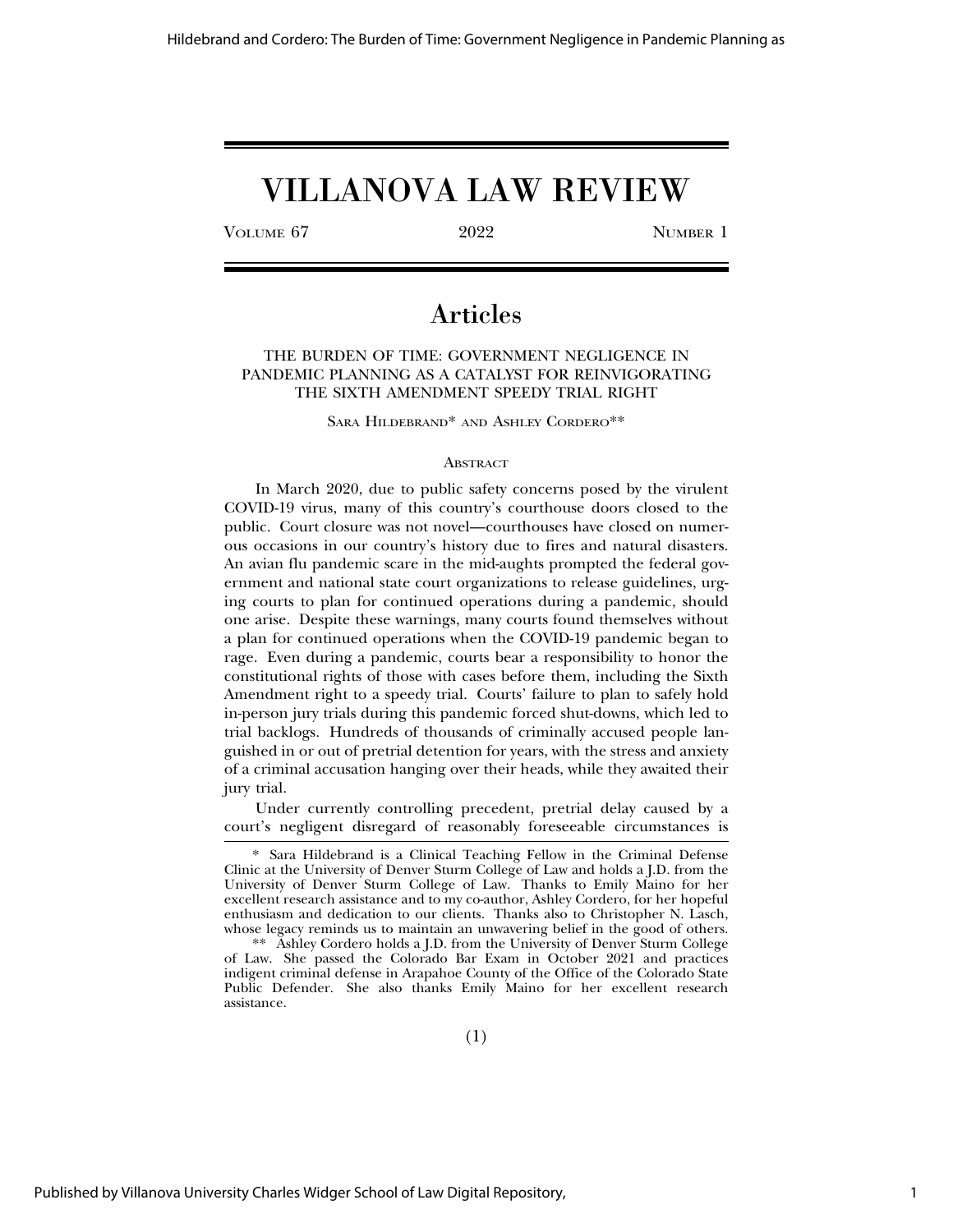weighed only slightly against the government. What is worse, the burden placed on claimants to establish actual prejudice to their ability to present a trial defense makes it nearly impossible to prevail on a Sixth Amendment speedy trial claim. Extended pretrial delays occasioned by courts' pandemic planning failures brings to light weaknesses in the analytical framework related to Sixth Amendment speedy trial claims and emphasizes the need to reinvigorate that right. This Article seeks to revive a decades-long scholarly conversation about the need to inject meaningfulness in the Sixth Amendment Speedy Trial Clause through a jurisprudence that serves the original aims of the speedy trial right and suggests a novel framework for doing so.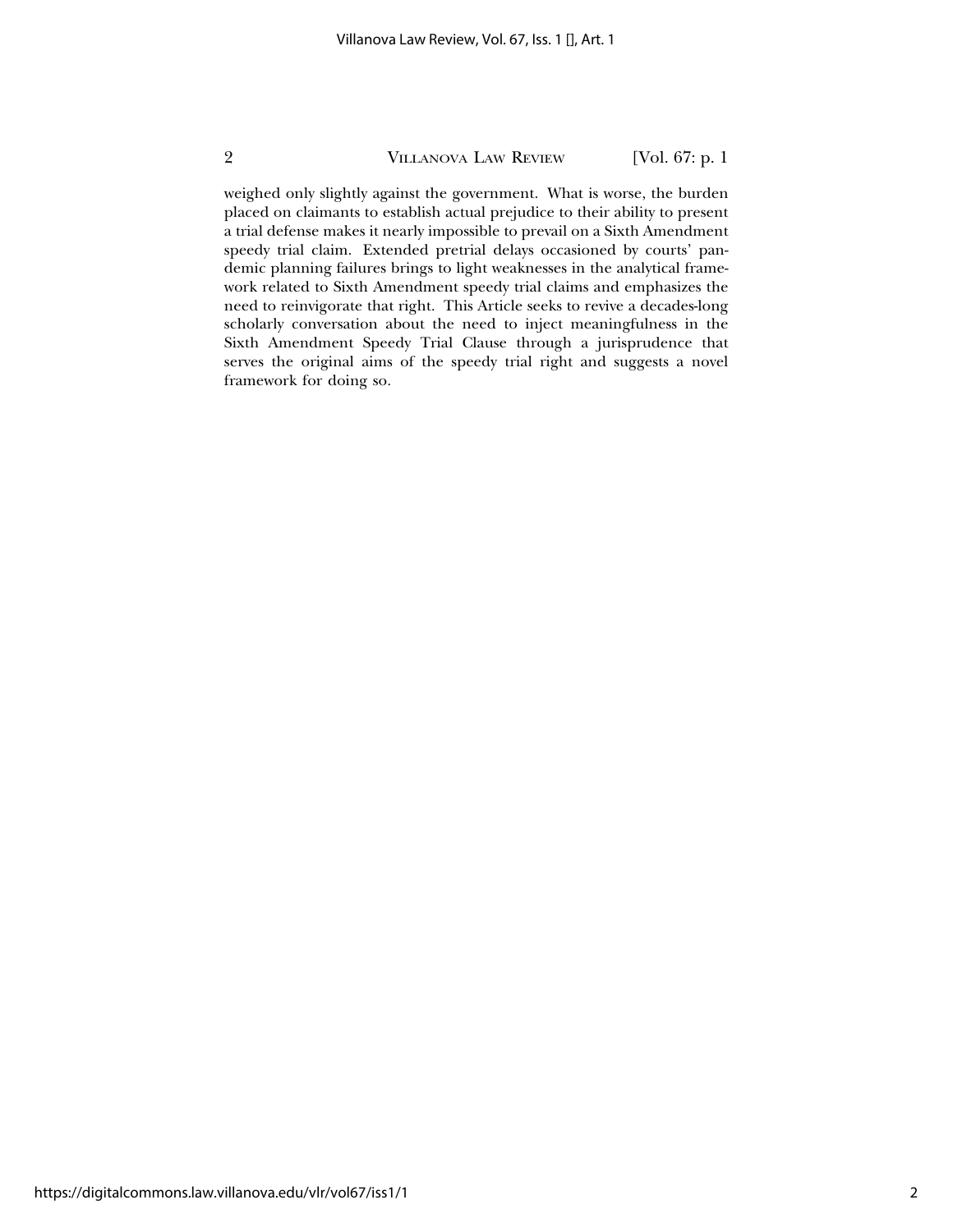| 20221           | THE BURDEN OF TIME                                              |                |
|-----------------|-----------------------------------------------------------------|----------------|
| <b>CONTENTS</b> |                                                                 |                |
|                 |                                                                 | $\overline{4}$ |
|                 | I. HISTORICAL UNDERPINNINGS OF THE SIXTH AMENDMENT              |                |
|                 |                                                                 | 6              |
|                 | A. Individual Interests Protected by the Speedy Trial Clause    | 11             |
|                 | B. Institutional Interests Protected by the Speedy Trial Clause | 15             |
|                 | II. BALANCING INDIVIDUAL AND INSTITUTIONAL INTERESTS:           |                |
|                 |                                                                 | 18             |
|                 | A. An Initial Hurdle: Proof of Presumptive Prejudice            | 19             |
|                 | B. Length of Delay and Actual Prejudice                         | 21             |
|                 |                                                                 | 24             |
|                 | <b>III. PROPOSED FRAMEWORK FOR REINVIGORATING THE SIXTH</b>     |                |
|                 | AMENDMENT SPEEDY TRIAL RIGHT                                    | 28             |
|                 |                                                                 | 32             |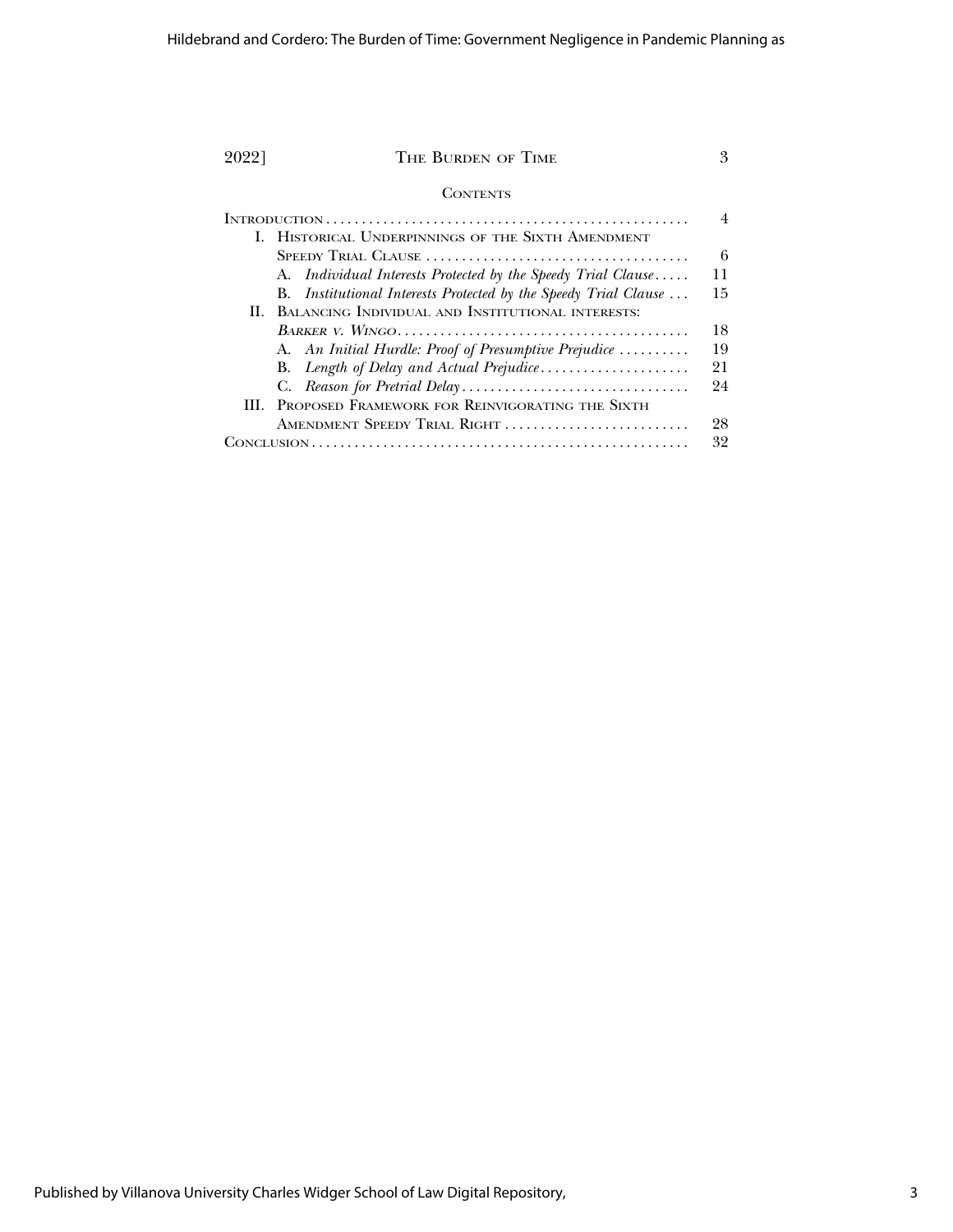#### **INTRODUCTION**

IN early February 2020, Mr. Davis<sup>1</sup> joined thousands of others near the steps of the Colorado State Capitol to protest anti-Black police violence.  $\blacksquare$  N early February 2020, Mr. Davis<sup>1</sup> joined thousands of others near the Mr. Davis was among many protesters who refused a police order to leave the capitol steps and were arrested and charged with obstructing a peace officer, a misdemeanor in Colorado's state courts.2 The next day, Mr. Davis appeared before a county court judge for an arraignment on that charge. The court mentioned that Mr. Davis had a constitutional right to a speedy trial but failed to elucidate its contours.

After this advisement, Mr. Davis learned that he had two options: he could accept a pre-trial plea offer from the government or set his case for trial. Accepting of a plea offer would have required him to plead guilty to a crime he believed he did not commit, to which he was fundamentally and staunchly opposed. At his next court appearance, Mr. Davis entered a not guilty plea and set his case for a jury trial on June 15, 2020. Little did Mr. Davis know, the COVID-19 pandemic would bring life as he knew it and proceedings in his case—to a screeching halt.

In March 2020, due to public safety concerns posed by the virulent COVID-19 virus, many of this country's courthouse doors closed to the public. Court closure was not novel—courthouses have closed on numerous occasions in our country's history due to fires and natural disasters such as floods caused by hurricanes. Moreover, an avian flu pandemic scare in the mid-aughts prompted the federal government and national state court organizations to release guidelines urging courts to plan for continued operations during a pandemic, should one arise. Despite these warnings and detailed guidance, many courts found themselves with no plan for continued in-person jury trials when extreme safety precautions were necessitated by the COVID-19 pandemic. However, even during a pandemic, courts bear a responsibility to honor the constitutional rights of those with cases before them, including the Sixth Amendment right to a speedy trial.

Due to its planning failures, the Court in which Mr. Davis's case was pending halted in-person jury trials entirely for a time and did not resume in-person jury trials until the summer of 2021. This period without jury trials caused a significant backlog on the court's jury trial calendar. As a result, Mr. Davis's misdemeanor case did not go to trial in December 2021, over twenty-one months after he was arrested.

The long months waiting for a case resolution during the pandemic caused Mr. Davis great strife. He had to appear in court on six different occasions, only to have his trial continued each time due to pandemic-

<sup>1.</sup> Mr. Davis is a fictional character similarly situated to many criminally accused people who find themselves stuck in a type of purgatory in the pretrial period due to delays caused by court negligence in relation to the COVID-19 pandemic.

<sup>2.</sup> *See* COLO. REV. STAT. § 18-8-104(1)(a) (2021).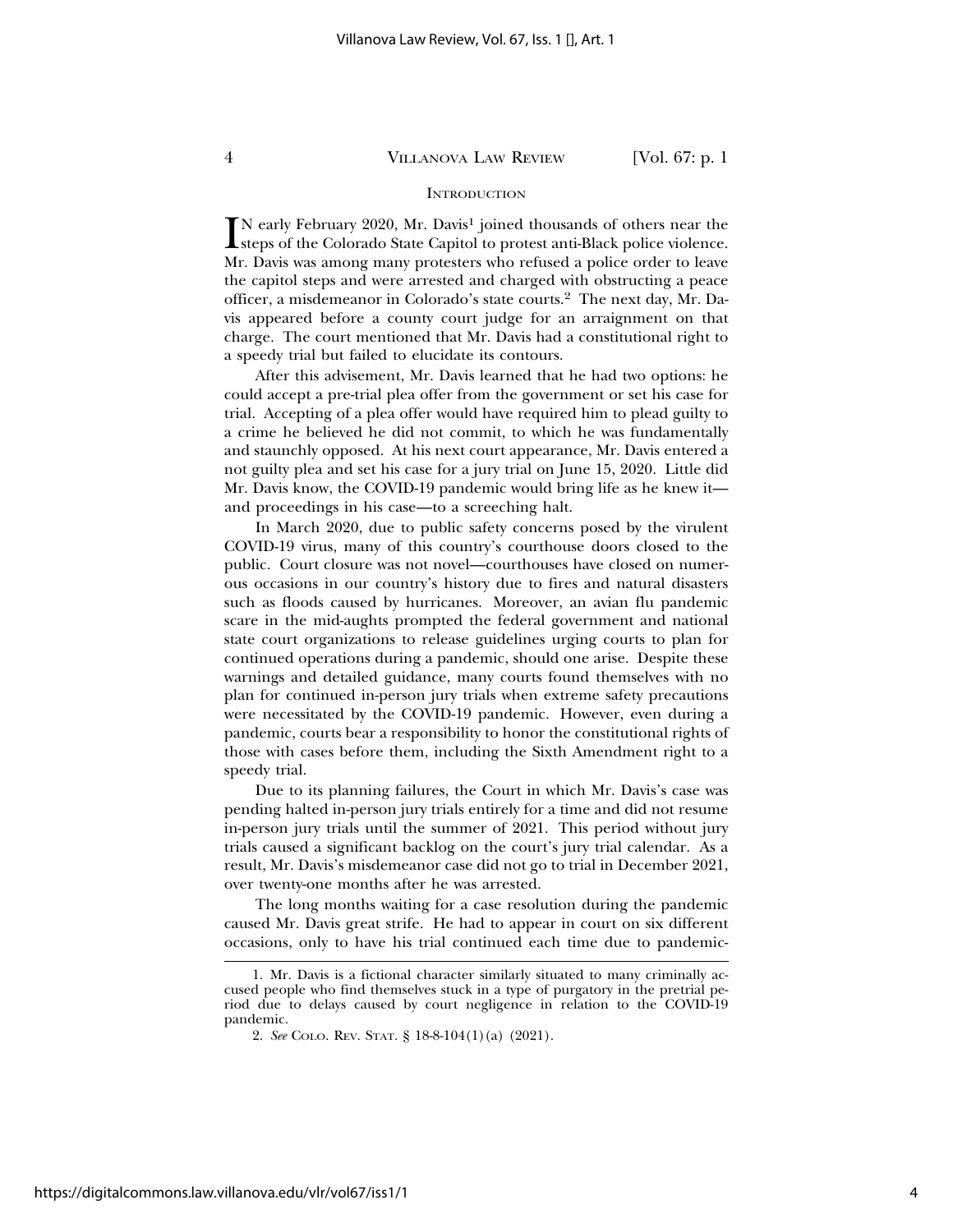related backlogs; each time he went to court, he missed work, and in total lost out on twenty-four hours of pay. His boss censured him for these absences and threatened to fire him for additional absences. Without his job, Mr. Davis cannot support himself and his family; as the family's only breadwinner, there is great pressure on him to have a means of support. Despite his repeated demands of the court that his trial be held as quickly as possible, Mr. Davis continues to live with the stress and anxiety of a criminal accusation and all that comes with having a pending criminal case.

Colorado law says a "speedy trial" in county court is a trial held within six months of entry of a not guilty plea.3 But for two reasons, Mr. Davis, whose trial went to trial over twenty-one months after he entered a not guilty plea, would likely not succeed on a Sixth Amendment speedy trial claim. First, the government's negligence in its failure to plan for continued in-person jury trials would barely be considered in a reviewing court's analysis. Second, Mr. Davis would have difficulty proving that his trial defense was actually prejudiced by the long pretrial delay.

The Speedy Trial Clause rooted in the Sixth Amendment was originally intended to hold the government accountable for overreach in its failure to timely bring cases to trial and to facilitate accurate determinations of guilt or innocence at trial. This Article argues that over time, United States Supreme Court jurisprudence has eroded the Sixth Amendment right to a speedy trial such that today the Speedy Trial Clause does not serve as a meaningful check on government overreach or government negligence. To restore the Constitutional speedy trial right, this Article argues that after a claimant establishes that a pretrial delay was presumptively prejudicial to his right to mount a trial defense, the burden should shift to the government to prove that it did not violate the accused's speedy trial right under the current factors articulated in *Barker v. Wingo*. 4 It also argues that under the *Barker* factor related to reason(s) for pretrial delay, courts should more heavily weigh government negligence such as negligent failure to plan for continued court operations during a pandemic on balance with the other *Barker* factors.

Part I examines the historical purposes of the Constitutional speedy trial right and the individual and institutional interests served by the Speedy Trial Clause. Part II relies on the historical backdrop set forth in Part I to critique the United States Supreme Court's current analytical framework, first laid out in *Barker*. This Part also unpacks the particularly pronounced shortfalls of the current burden scheme, under which government negligence causing lengthy pretrial delay does not significantly factor into Speedy Trial claim outcomes. Based on these critiques, Part III

<sup>3.</sup> *Id.* § 18-1-405.

<sup>4. 407</sup> U.S. 514, 530–31 (1972) (the four *Barker* factors are length of pretrial delay, the reason(s) for pretrial delay, the defendant's pretrial assertion of their right to a speedy trial, and prejudice to the defendant due to pretrial delay).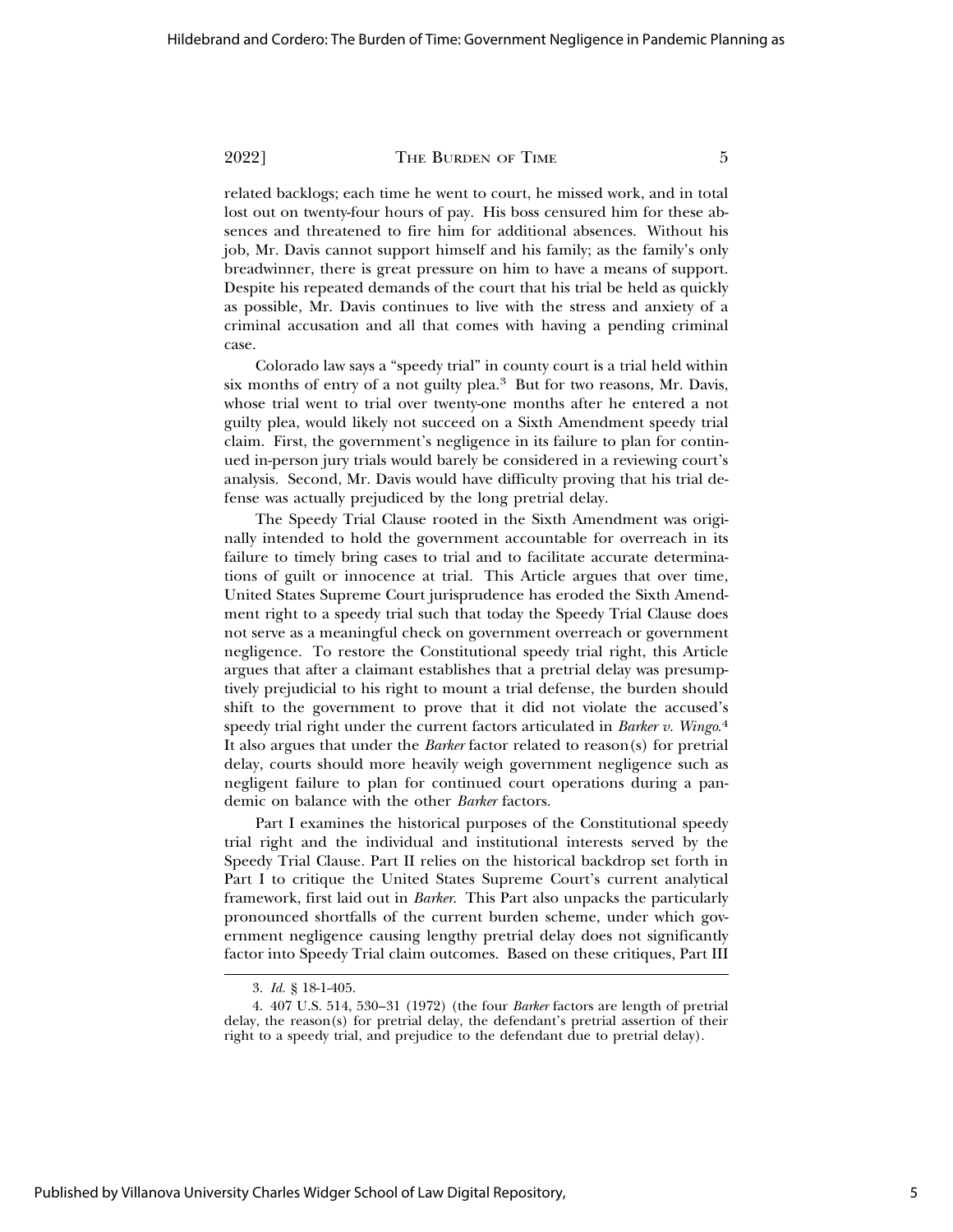argues that to breathe life into the Speedy Trial Clause, after an accused demonstrates they were presumptively prejudiced by lengthy pretrial delay, the burden should shift to the government to prove that the accused's speedy trial right was not violated under the *Barker* factors. It also argues that courts should more heavily weigh government negligence that causes presumptive pretrial prejudice when weighing the *Barker* factors.

#### I. HISTORICAL UNDERPINNINGS OF THE SIXTH AMENDMENT SPEEDY TRIAL **CLAUSE**

The speedy trial right was originally intended to protect a person from prolonged de facto punishment—extended accusations that limit their liberty and besmirch their good name—before they have had a full and fair chance to defend against the accusations. The right was additionally intended to ensure that the accuracy of trial outcomes would not be undermined by the government holding the accused in extended pretrial detention such that key exculpatory evidence is lost. The Framers included the speedy trial right in the Sixth Amendment nearly by default, based on a longstanding history tracing back to the twelfth century.5

The Assize of Clarendon, a series of criminal procedure ordinances that King Henry of England promulgated in 1166, included the first historical reference to a speedy trial. $6$  A plain reading of the relevant portion reveals concern about unavailability of Justices to travel "quickly enough" to a jurisdiction in which an accused had been detained by law enforcement.7 To address this concern, English nobles promulgated procedures were promulgated which required law enforcement to notify the court of an arrest and to then bring the accused and men to "bear record" before the court as directed by the Justices so they could "do their law."8

The Magna Carta, a 1215 charter between King John of England and nobles, was the first enforceable limitation on the king's power.<sup>9</sup> In fact,

<sup>5.</sup> *See Speedy Trial*, 68 J. CRIM. L. & CRIMINOLOGY 543, 543 (1977).

<sup>6.</sup> In pertinent part, the Assize of Clarendon reads:

And when a robber or murderer or thief, or harbourers of them, shall be taken on the aforesaid oath, if the Justices shall not be about to come *quickly enough* into that county where they have been taken, the sheriffs shall send word to the nearest Justice through some intelligent man, that they have taken such men; and the Justices shall send back word to the sheriffs where they wish those men to be brought before them: and the sheriffs shall bring them before the Justices. And with them they shall bring, from the hundred or township where they were taken, two lawful men to bear record on the part of the county and hundred as to why they were taken; and there, before the Justice, they shall do their law.

ASSIZE OF CLARENDON ¶ 4 (1166) (emphasis added), https://avalon.law.yale.edu/ medieval/assizecl.asp [https://perma.cc/5Q5L-PS3T].

<sup>7.</sup> *Id.*

<sup>8.</sup> *Id.*

<sup>9.</sup> *See* Claire Breay & Julian Harrison, *Magna Carta: An Introduction*, BRIT. LIBR. (July 28, 2014), https://www.bl.uk/magna-carta/articles/magna-carta-an-introduction [https://perma.cc/MAX6-M7HT]. The Magna Carta established that no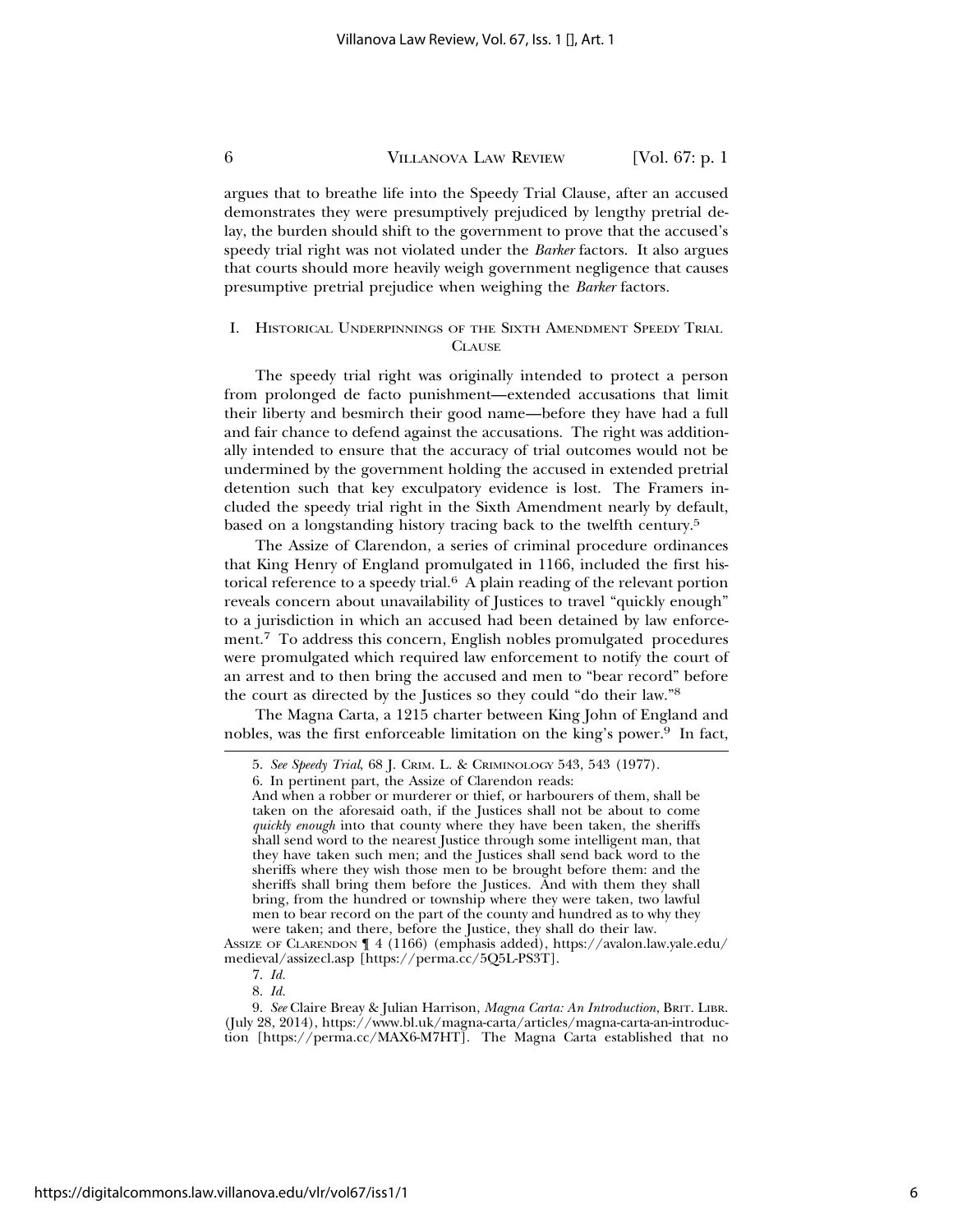the Magna Carta imposed several limitations upon the government that made way into the United States Constitution.10 Namely, it prohibited government seizure of private property without consent, allowed imprisonment only by the lawful judgment of one's equals, and asserted, "To noone will we sell or deny of delay right or justice."11 This language is the most often cited as being the direct descendent of the Sixth Amendment's speedy trial guarantee.<sup>12</sup>

As the Constitutional Framers contemplated the liberties to which people of this Nation were to be entitled, they were enamored with the writings of Sir Edward Coke, an English jurist during the Elizabethan and Jacobian eras.13 The Framers adopted many of Sir Coke's ideas and codified them the Bill of Rights, including the right to a speedy trial.14

10. Breay & Harrison, *supra* note 9.

11. *Magna Carta Translation*, NAT'L ARCHIVES & RECORDS ADMIN. https:// www.archives.gov/files/press/press-kits/magna-carta/magna-carta-translation.pdf [https://perma.cc/QX5U-WA2D] (last visited Mar. 7, 2022).

12. *Amdt6.2.1.1 Right to a Speedy Trial: Historical Background, Constitution Annotated*, CONST. ANN., https://constitution.congress.gov/browse/essay/amdt6\_ 2\_1\_1/ [permalink unavailable] (last visited Nov. 19, 2021).

13. *See* M.E. Bradford, *The Best Constitution in Existence: The Influence of the British Example on the Framers of Our Fundamental Law*, 27 BYU STUD. 51, 53 (1987). In the *Second Part of the Institutes of Lawes of England*, Sir Edward Coke wrote "[t]hat no man be taken or imprisoned but *per legum terrae*, that is, by Common Law, Statute Law or Custome of England . . . unlesse it be by lawfull judgement, that is, verdict of his equals (that is, men of his own condition) or by the Law of the Land (that is, to speak it once for all) by the due course . . . ." EDWARD COKE, *Second Part of the Institutes of Lawes of England*, *in* 2 THE SELECTED WRITINGS AND SPEECHES OF SIR EDWARD COKE VOL. 2 849 (Steve Sheppard ed., Indianapolis Liberty Fund 2003) (footnotes omitted). This language constitutes the most widely accepted declaration of our most fundamental guarantees. *See generally id.* It was Sir Edward Coke who advocated for codification of the Magna Carta's guarantee of speedy relief of justice. *See* 1 THE SELECTED WRITINGS AND SPEECHES OF SIR EDWARD COKE VOL. 1 (Steve Sheppard ed., Indianapolis: Liberty Fund 2003) [hereinafter COKE VOL. 1]. To Sir Edward Coke, to delay trial was to delay justice; he wrote of this principle consistently. *See id.* In 1628, Sir Coke spoke to the House of Commons, where he advocated for the right to limit the "long and unjust detainment of men in prison." Linda S. Popofsky, *Habeus Corpus and "Liberty of the Subject": Legal Arguments for the Petition of Right in the Parliament of 1628*, 41 HISTORIAN 257, 265 (1979).

14. For example, the Virginia Declaration of Rights, promulgated in 1776, served as the template for the Declaration of Independence and many other states' Bills of Rights. *The Virginia Declaration of Rights*, NAT'L ARCHIVES (Sept. 29, 2016),

man, even the king, was exempt from the law, and it therefore became a symbol of liberty for the people. 2 HENRY DE BRACTON, BRACTON ON LAWS AND CUSTOMS OF ENGLAND 33 (Samuel E. Thorne trans. 1968) ("The king . . . [is] under the law, because law makes the king[.]"); Joshua Rozenberg, *Magna Carta in the Modern Age*, BRIT. LIBR. (Mar. 13, 2015), https://www.bl.uk/magna-carta/articles/magna-cartain-the-modern-age [https://perma.cc/NJ7Q-X47R]. However, in practice, the Magna Carta was a tool for the property-owning elite to maintain wealth and the status quo through limiting the King's power. *See Magna Carta*, NAT'L ARCHIVES (Apr. 26, 2019), https://www.archives.gov/exhibits/featured-documents/magnacarta [https://perma.cc/2KDR-R5VQ]; Mariel Synan, *What Is the Magna Carta*, HIS-TORY (Aug. 31, 2018), https://www.history.com/news/what-is-the-magna-carta [https://perma.cc/8TT7-DZ8M].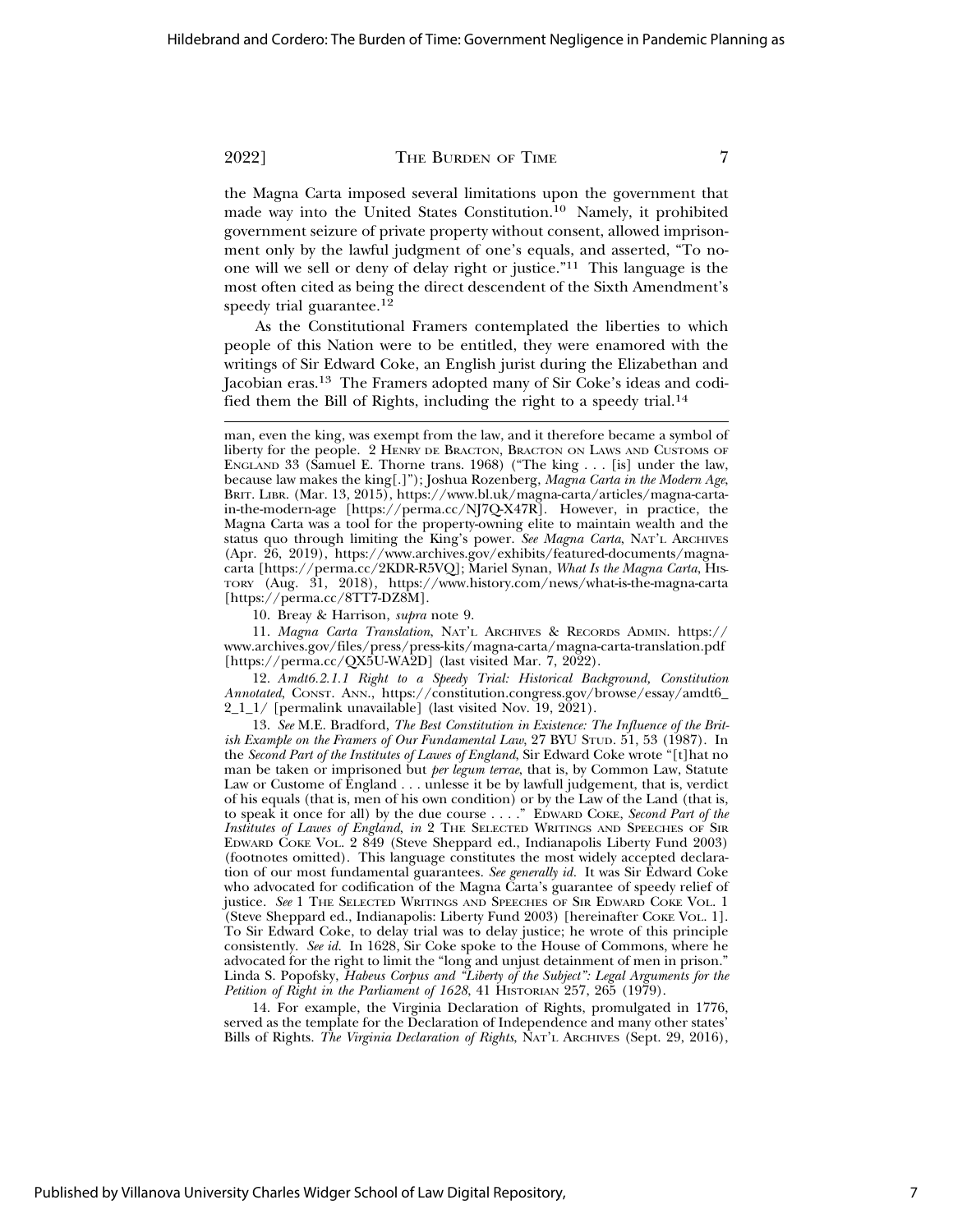Before the United States Congress ratified the Bill of many states promulgated their own bills of rights. Some Federalists considered the federal Bill of Rights unnecessary.<sup>15</sup> They recognized the importance of individual liberties but believed the right enumerated in the Bill of Rights were already secured and enjoyed by the people, and that including them in the Constitution would be a mere formality.16 Anti-federalists wanted to add the Bill of Rights to limit the federal government's powers and enshrine the rights of the people.<sup>17</sup>

This belief, that individual liberties were inherent rights that had been handed down from their ancestors and need not be articulated in the law, in fact, colonists generally shared the belief that individual liberties were inherent rights that had been handed down from their ancestors and did not need to be articulated in the law.18 Specifically, the belief was

16. CONGRESS CREATES, *supra* note 15, at 9.

17. *Id.* at 13.

18. While exploring the historian debate as to the nuanced origins of the American Revolution is outside the scope of this Article, the authors contend that the Framers' believed that Parliament violated their inherited rights; economic and ideological arguments support this contention. For leading scholars on both of these viewpoints see, *e.g.*, CHARLES BEARD, AN ECONOMIC INTERPRETATION OF THE CONSTITUTION OF THE UNITED STATES (1913) (for economic argument); BERNARD BAILYN, THE IDEOLOGICAL ORIGINS OF THE AMERICAN REVOLUTION 43 (1967) (for ideological argument); *see generally* GERALD HORNE, THE COUNTER-REVOLUTION OF 1776: SLAVE RESISTANCE AND THE ORIGINS OF THE UNITED STATES OF AMERICA (2014) (for a third perspective that the real revolutionary ideology emerged from the slave resistance in the colonies); THE FEDERALIST NO. 40 (James Madison); Matthew Shaw, *Early America and Magna Carta*, BRIT. LIBR. (Mar. 13, 2015), https:// www.bl.uk/magna-carta/articles/early-america-and-magna-carta [https:// perma.cc/Q4KE-6BWD]. Many American colonialists viewed themselves as subjects of the English crown who should enjoy rights secured by God and Parliament. *See* Shaw, *supra*; *see also* THE DECLARATION OF INDEPENDENCE para. 2 (U.S. 1776) ("[T]hat they are endowed by their Creator."). The Magna Carta, which was borne of grievances of property-owning white men, against what they believed to

https://www.archives.gov/founding-docs/virginia-declaration-of-rights [https:// perma.cc/K764-UX3G]; *see also* DEL. CONST. art. I, § 7; MD. CONST., Declaration of Rights, art. 19; PA. CONST., Declaration of Rights, art. I § 9. The Virginia Declaration includes the first codification in the United States of the right to a speedy trial. *See* John Vile, *Virginia Declaration of Rights*, The First Amendment Encyclopedia https://www.mtsu.edu/first-amendment/article/878/virginia-declaration-ofrights [https://perma.cc/BGC9-MXKM] (last visited Mar. 3, 2022). Similarly, the Massachusetts Constitution of 1780 stated that "every subject of the commonwealth ought to" obtain justice "promptly and without delay." MASS. CONST. part 1 art. XI.

<sup>15.</sup> NATIONAL ARCHIVES—CENTER FOR LEGISLATIVE ARCHIVES, *Go Inside the First Congress*, *in* CONGRESS CREATES THE BILL OF RIGHTS 9, https://www.archives.gov/ files/legislative/resources/bill-of-rights/CCBR\_IIA.pdf [https://perma.cc/LTN4- PFTK] (last visited Mar. 3, 2022) [hereinafter CONGRESS CREATES]. Madison wrote, "the encroachments on particular rights, and those safeguards *which they have been long accustomed to* have interposed between them and the magistrate who exercised the sovereign power: nor ought *we to consider them safe*, while a great number of our fellow-citizens think these securities necessary." James Madison, *Representative James Madison Argues for a Bill of Rights* (June 8, 1789) *in* TEACHING AM. HIST. https:// teachingamericanhistory.org/library/document/speech-on-amendments-to-theconstitution/ [https://perma.cc/83N3-MXR2] (emphasis added).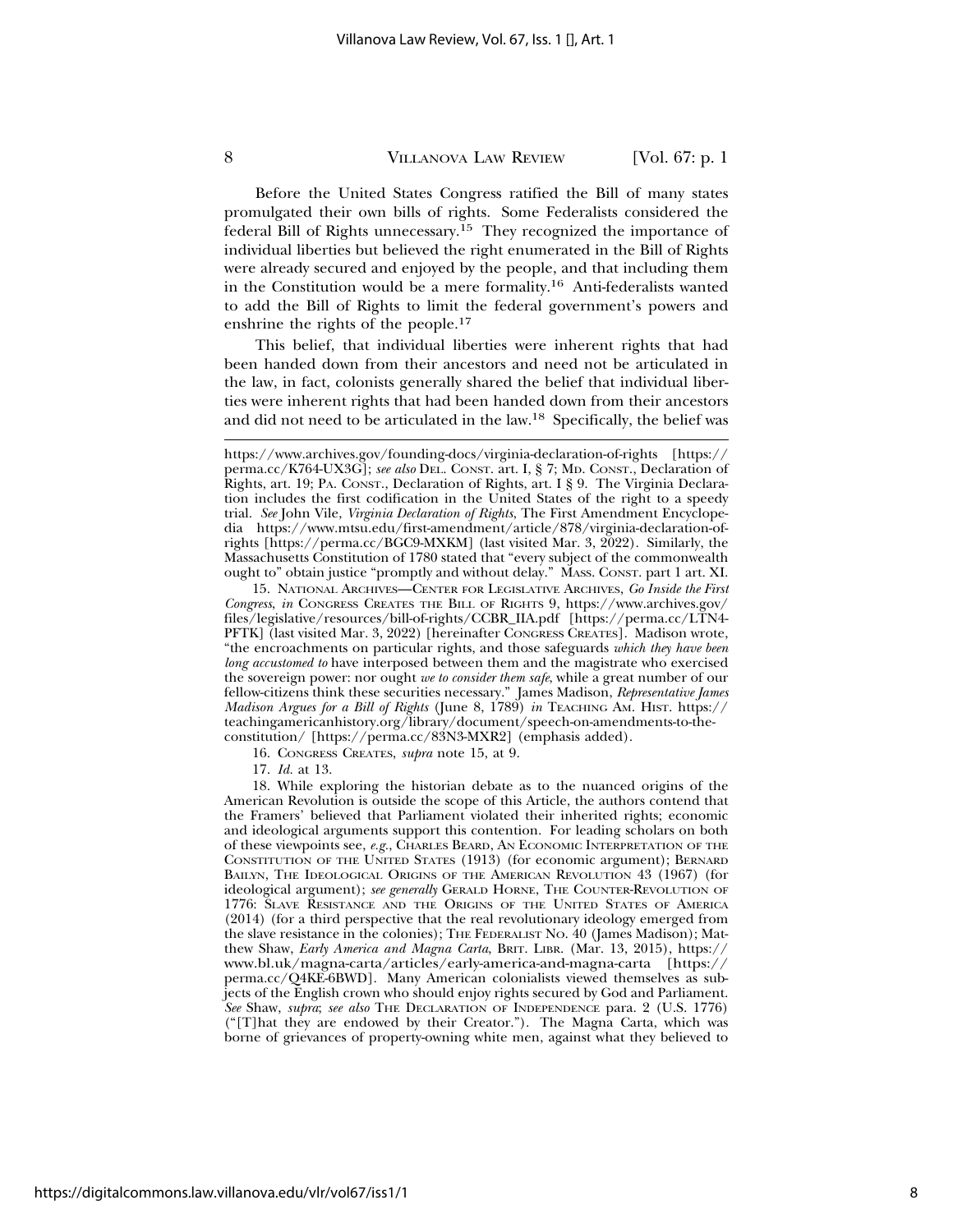founded on the notion that the king and government were only granted power by the people under the law, which is promulgated by the people.19 As one historian described the American Revolution, "The Americans saw themselves as very conservative rebels . . . . They were trying to preserve their constitutional rights, not to overthrow a government."20

In the end, the states ratified the Bill of Rights to emphasize the importance of "guard[ing] society against the oppression of its rulers" and to limit the power of the federal government "to pursue its enemies."21 Although the speedy trial right was included in the Bill of Rights without opposition, there was little discussion among the Framers about its practical meaning or what recourse an individual would have for a violation of that right. Accordingly, courts are left with little guidance from its drafters on the meaning of the Speedy Trial Clause.22

For centuries, courts have endeavored to delineate the meaning of the words in that Clause. In 1880, the Supreme Court of then-territory Montana held that the government violated a a man's Sixth Amendment

19. *See* COKE VOL. 1, *supra* note 13, at 102.

20. Roos, *supra* note 18 (internal quotation marks omitted) (quoting John Kaminski). James Madison conveyed this argument in the Federalist No. 40: "The truth is, that the great principles of the Constitution proposed by the convention may be considered less as absolutely new, than as the expansion of principles which are found in the articles of Confederation." THE FEDERALIST No. 40, *supra* note 18.

21. *See* THE FEDERALIST NO. 51 (James Madison):

Hence a double security arises to the rights of the people. The different governments will control each other, at the same time that each will be controlled by itself. Second. It is of great importance in a republic not only to guard the society against the oppression of its rulers, but to guard one part of the society against the injustice of the other part.

*Id.*; *see also* Madison, *supra* note 15; George C. Thomas III, *When Constitutional Worlds Collide: Resurrecting the Framers' Bill of Rights and Criminal Procedure*, 100 MICH. L. REV. 145, 179 (2001) ("[T]he goal of making it as difficult as possible for the new federal government to pursue its enemies."). The authors of this Article acknowledge that similar to the Magna Carta, the Bill of Rights only applied to white men at the time. And as such, when Madison refers to rights already enjoyed by the people, he is referring only to a select group of people. *See* Madison, *supra* note 15.

22. Early state supreme courts expressed this confusion: "[b]ut what is to be understood by a *speedy trial* is the embarrassing question now to be determined." United States v. Fox, 3 Mont. 512, 517 (1880) (internal quotation marks omitted) (quoting *Ex parte* Stanley, 4 Nev. 114, 116 (1868)).

be a tyrannical form of government oppression for infringing on what they believed to be their inherent rights, was seen as higher than the law of any King. *See* Shaw, *supra* ("[The Declaration of Independence] listed a set of rights due to them, by dint of their birth and English heritage[.]"); THE DECLARATION OF INDE-PENDENCE, *supra* ("[T]hat they are endowed by their Creator."); *see also* Anthony Iaccarino, *The Founding Fathers and Slavery*, BRITANNICA, https:// www.britannica.com/topic/The-Founding-Fathers-and-Slavery-1269536[https:// perma.cc/EFX3-6P3S]; Dave Roos, *How Did Magna Carta Influence the U.S. Constitution*, HISTORY (Sept. 30, 2019), https://www.history.com/news/magna-carta-influence-us-constitution-bill-of-rights [https://perma.cc/3TTK-BTX9] (discussing the colonialists' reverence for the Magna Carta and its symbolism of inherited rights).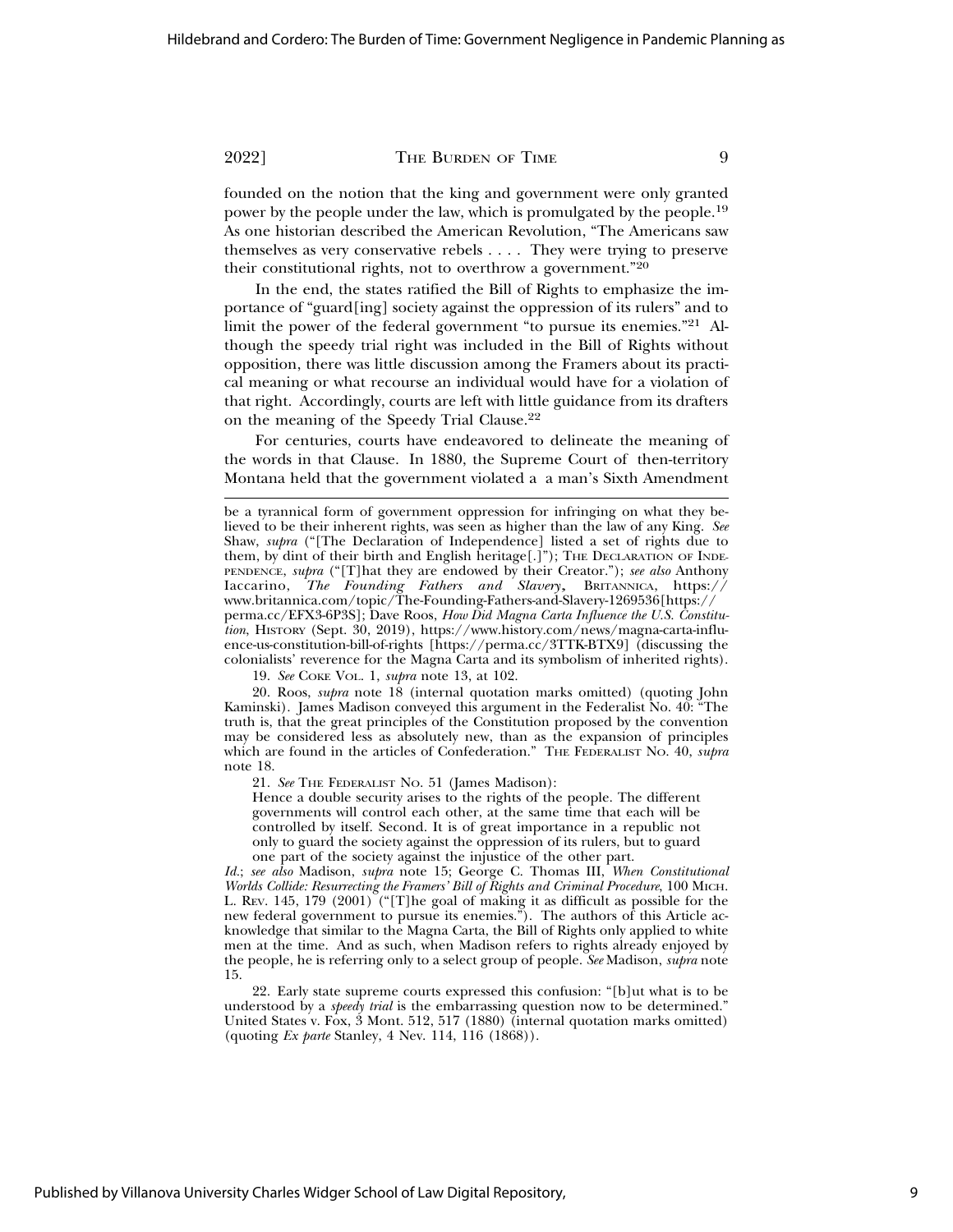speedy trial right.<sup>23</sup> Noting the dearth of cases involving a claimed violation of that right, the *Fox* court looked to the common law for guidance on its contours.24 "[W]hether in prison or on bail," an accused person "has the right to demand diligence on the part of the [government]" so they "may speedily know whether he is to be convicted or acquitted."25 The *Fox* court asserted, "the law will not tolerate any neglect or laches on the part of the prosecution in bringing a defendant to trial[,]" especially where the "person charged with crime is in prison demanding a trial, and sufficient time has elapsed since the finding of the indictment, to enable the prosecution, in the exercise of reasonable diligence, to be ready for trial."26 Accordingly, "after the lapse of a reasonable time in which to get ready, [a party seeking a trial continuance] must first relieve themselves from any neglect or laches before they can ask for a postponement of the trial."<sup>27</sup> Where a party cannot establish their exercise of reasonable diligence, "the opposite party may insist upon a trial, even though such trial must necessarily result in the acquittal of a person charged with crime."28 Based on common law, the court noted:

By the common law the jails are cleared twice in each year in order to secure to the prisoners therein confined a speedy trial, and if by the neglect of the prosecution to prepare for trial they

#### *Fox*, 3 Mont. at 519–20.

*Id.* at 519. The *Fox* court noted that in another case, *Ex parte Stanley*, the court discussed *speedy trial* in the following terms:

[Speedy trial does not] mean a trial immediately upon the presentation of the indictment or the arrest upon it. It simply means that the trial shall take place as soon as possible after the indictment is found, without depriving the prosecution of a reasonable time for preparation.

*Id.* at 517–18 (quoting *Ex parte Stanley*, 4 Nev. at 116).

<sup>23.</sup> The *Fox* court asserted:

The prosecution was guilty of laches and a neglect of duty, in so failing and refusing to prosecute, and such failure was a denial to the defendant of his constitutional right to a speedy trial. The government of the United States cannot cast a man into prison and then fold its arms and refuse to prosecute.

<sup>24.</sup> *Id.* at 517. In *Fox*:

<sup>[</sup>A] whole term of court passed without any attempt or effort whatever on the part of the prosecution to bring the case to a trial. The indictments were found at the November term, 1879, and two trials were had at that term, which resulted in mistrials. At the ensuing March term the prosecution failed and neglected to bring the cases to trial, and made no effort whatever in that direction. The government entirely failed to provide any means for paying the expenses of serving process, and entirely neglected and refused to procure the attendance of witnesses on the part of the prosecution. It did no more than as though these indictments had not been pending against the defendant.

<sup>25.</sup> *Id.* at 517.

<sup>26.</sup> *Id.*

<sup>27.</sup> *Id.*

<sup>28.</sup> *Id.*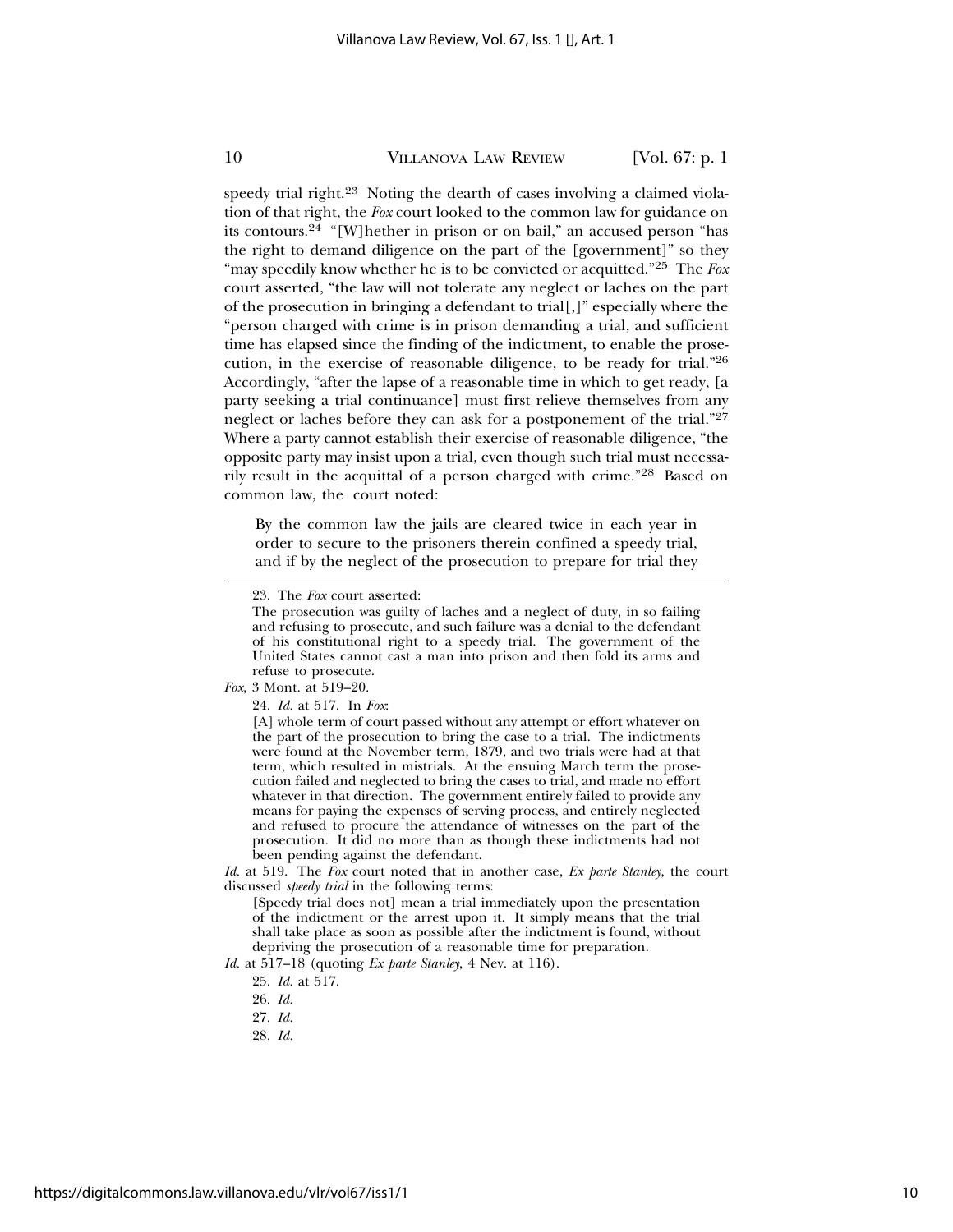are imprisoned for a longer period than the law contemplates, this would be the denial of a speedy trial.29

Because the case was not tried within the term and the prosecution could not "relieve themselves from any neglect or laches" or establish its exercise of reasonable diligence to secure a trial continuance, the court found a speedy trial violation and discharged the petitioner from prison.30

In the 1905 case,<sup>31</sup> the United States Supreme Court first considered a case involving a claimed Sixth Amendment speedy trial right violation. The *Beavers* opinion simply affirmed that the Sixth Amendment speedy trial guarantee is not governed by absolute parameters, is "necessarily relative," and "depends upon circumstances."<sup>32</sup> The Court would go nearly seventy years before it articulated a test for courts to employ when considering claimed federal constitutional speedy trial violations.

In 1972, the Court in *Barker v. Wingo*33 adopted a balancing test that courts employ today when analyzing Sixth Amendment speedy trial claims. Before unpacking courts' analyses under the *Barker* factors, it is useful to articulate the individual and institutional interests that have been deemed relevant to analysis under those factors.34

#### A. *Individual Interests Protected by the Speedy Trial Clause*

As the Court discussed the evolution of speedy trial jurisprudence it has articulated individual interested protected by this right. The Court in *Doggett v. United States*35 asserted that the Sixth Amendment speedy trial right significantly protects a criminal defendant's interest in fair adjudication.36 The *Doggett* Court's concern with fairness was related to the accuracy (or lack thereof) of trial determinations after a period of extraordinary pretrial delay.37

Oppressive pretrial incarceration is an evil against which the Speedy Trial Clause seeks to protect. Pretrial detention infringes on freedom in the most restrictive way possible during a time when an accused is entitled to the presumption of innocence, the "bedrock[,] axiomatic and elementary principle whose enforcement lies at the foundation of the administra-

37. *See id.* One could also interpret "fair adjudication" to include freedom from other evils against which the Constitutional speedy trial right was designed to protect. *Id.* at 559 (Thomas, J., dissenting).

<sup>29.</sup> *Id.* at 516.

<sup>30.</sup> *Id.* at 517, 519–20.

<sup>31. 198</sup> U.S. 77 (1905).

<sup>32.</sup> *Id.* at 87.

<sup>33. 407</sup> U.S. 514 (1972).

<sup>34.</sup> *Id.*

<sup>35. 505</sup> U.S. 647 (1992).

<sup>36.</sup> *See id.* at 654. The *Doggett* Court expressed concern about the "costs of going forward with a trial whose probative accuracy the passage of time has begun by degrees to throw into question." *Id.* at 656 (citing United States v. Loud Hawk,  $474$  U.S. 302, 315–17 (1986)).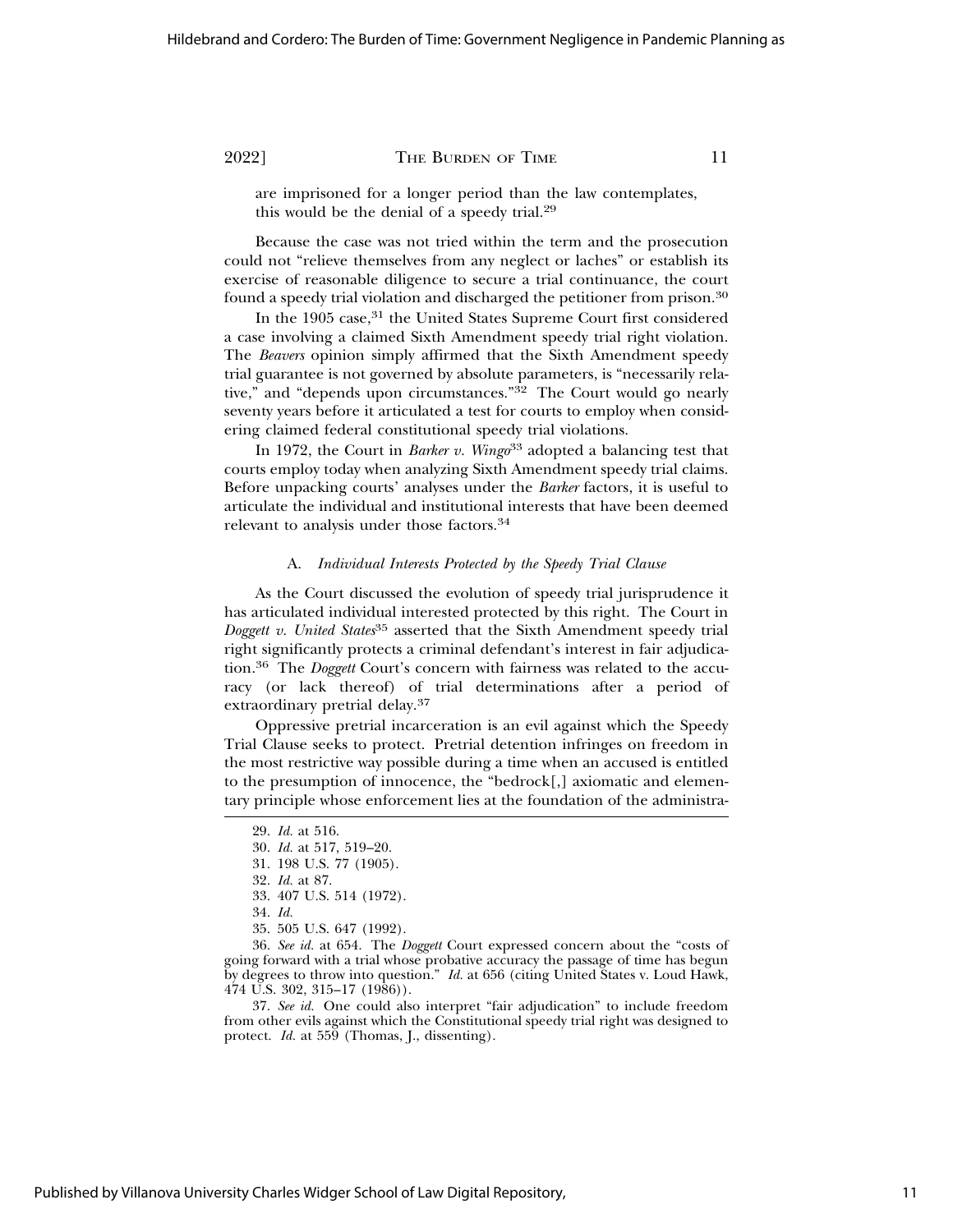tion of our criminal law."38 In the Magna Carta, the speedy trial right "was equated with prevention of lengthy pretrial detention."39 First, this is an evil against which the speedy trial right protects because being jailed during the pretrial period can stymie an accused's ability to cooperate with their counsel and conduct investigation in their case, both of which are often necessary components of preparing an effective trial defense.40 However, courts today tend to weigh lengthy pretrial detention in a defendant's favor only if its effects were demonstrably, particularly harsh or if the period of pretrial detention was particularly protracted. $41$ 

40. *See* Barker v. Wingo, 407 U.S. 514, 518, 533 (1972) ("[I]f a defendant is locked up, he is hindered in his ability to gather evidence, contact witnesses, or otherwise prepare his defense.").

41. In *United States v. Williams*, for example, a defendant was held in custody for over 400 days awaiting trial. United States v. Williams, 557 F.3d 943, 949 (8th Cir. 2009). During that time, he was concerned that he would be recognized as a cooperating witness, which would place him and his family at risk. *Id.* The court noted that "[a]nxiety and concern of the accused are undoubtedly present to some degree in every case. However, that alone does not establish prejudice where . . . the defendant neither asserts nor shows that the delay weighed particularly heavily on him in specific circumstances." *Id.* (alteration in original) (internal quotation marks omitted) (quoting Morris v. Wyrick, 516 F.2d 1387, 1391 (8th Cir. 1975)). In another case, the Wyoming Supreme Court noted:

[T]he kinds of prejudice produced by long delays may be substantial even if the defendant's ability to defend himself is not impaired. The defendant's social relations, freedom of movement, and anxiety of public accusation are seriously affected when the delay is prolonged. These effects are precisely the kinds of prejudice that would be difficult for a defendant to demonstrate if he had the burden of proving prejudice.

Berry v. State, 93 P.3d 222, 237 (Wyo. 2004) (quoting Caton v. State, 709 P.2d 1260, 1266 (Wyo. 1985)). The court also noted that lengthy pretrial delay may:

[S]eriously interfere with the defendant's liberty, whether he is free on bail or not, and . . . may disrupt his employment, drain his financial resources, curtail his associations, subject him to public obloquy, and create anxiety in him, his family and his friends. These factors are more serious for some than for others, but they are inevitably present in every case to some extent, for every defendant will either be incarcerated pending trial or on bail subject to substantial restrictions on his liberty.

*Id.* (alteration in original) (citing Moore v. Arizona, 414 U.S. 25, 26–27 (1973)). In *Berry*, the defendant was held in custody pretrial for nearly two years. *Id.* The court weighed heavily in Mr. Berry's favor that his extended incarceration necessarily impacted his employment opportunities, financial resources and association. *Id.* It should be noted that if the incarceration is not attributable to the present charge or is due to the defendant's own acts, then the pretrial incarceration simply is not a factor in establishing prejudice. *See* State v. Murchison, 541 N.W.2d 435 (N.D. 1995); *see also* United States v. Williams, 753 F.3d 626, 634 (6th Cir. 2014)

<sup>38.</sup> Betterman v. Montana, 578 U.S. 437, 442 (2016) (alteration in original) (quoting Reed v. Ross, 468 U.S. 1, 4 (1984)).

<sup>39.</sup> R.F. Dublikar, *The Right To A Speedy Trial: Ohio Follows the Trend,* 43 U. CIN. L. 610, 611 (1974) (internal citations omitted). The United States Constitution's Framers left few records related to the reasons for inclusion of the speedy trial right in the Bill of Rights. *See id.* at 611 n.14 ("Some American patriots thought the right of speedy trial and other similar rights were so clearly a part of our 'liberty' that no Bill of Rights was necessary." (citing United States v. Provoo, 17 F.R.D. 183, 196 (D. Md. 1955))).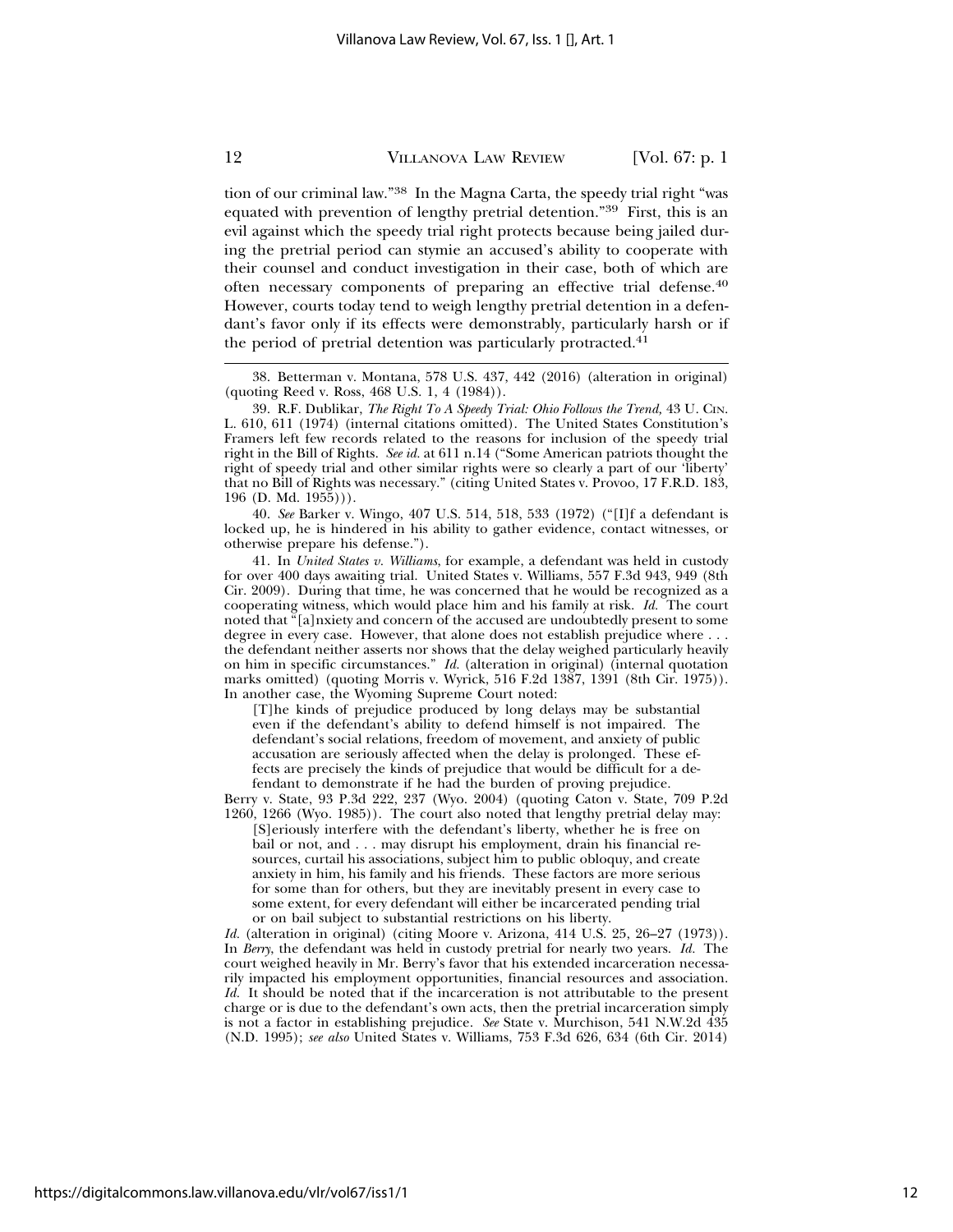The speedy trial right is also designed to protect the accused against anxiety and public scorn .Concern with anxiety and public scorn, like pretrial incarceration, is related to the presumption of innocence—it is incongruous with that presumption for an accused person who wishes for their charge to be promptly resolved at trial to suffer a lengthy period of public scorn and suspicion of guilt.<sup>42</sup> However, the emotional effects caused by public criminal accusation have only weighed meaningfully in a claimant's favor during a lengthy pretrial delay where that accusation has led to public scorn or humiliation, loss of employment, or has had a chilling effect on the exercise of the accused's First Amendment rights.<sup>43</sup>

Courts' analyses around the prejudice occasioned by pretrial anxiety and scorn turns not on the presence of anxiety or other emotional ills during the pretrial period, but on whether the subjective effect of anxiety on a specific defendant was unduly grievous.44 According to Supreme

42. *See* John C. Godbold, *Speedy Trial—Major Surgery for a National Ill*, 24 ALA. L. REV. 265, 272 (1972).

43. *See Barker*, 407 U.S. at 533 (noting that an accused is "disadvantaged by restraints on his liberty and by living under a cloud of anxiety, suspicion, and often hostility"); *see also* Klopfer v. North Carolina, 386 U.S. 213, 221 (1967).

44. *See, e.g.*, Griggs v. State, 367 P.3d 1108, 1131 (Wyo. 2016) (determining defendant's incarceration for all of 411 days delay until trial did not establish prejudice, as defendant "makes no showing that his troubles were more serious than the typical defendant awaiting trial"); United States v. Black, 918 F.3d 243, 248–49 (2d Cir. 2019) (stressing that defendants "suffered anxiety occasioned by the government's nearly three-year deliberation over whether to argue that they should be sentenced to death" even where a defendant was also serving a jail sentence in a state case at the time of his pretrial incarceration on the federal case). In *State v. Thomas*, a defendant was in custody for twenty-six months before trial and claimed that his pretrial incarceration had caused him to suffer from depression and to lose his ability to work and survive on the streets, and had diminished his social skills so that he might not be able to assist in his own defense. State v. Thomas, 376 P.3d 184, 191 (N.M. 2016). The court asserted, "Because the effects of pretrial incarceration are experienced by every jailed defendant awaiting trial, we weigh this factor in the defendant's favor only where the pretrial incarceration or the anxiety suffered is 'undue.'" *Id.* Because the defendant failed to make argument or point to evidence that indicated that he was unable to assist in his own defense or that he was impaired in his defense in any demonstrable manner, the court refused to weigh this factor in Mr. Thomas's favor. *Id.* Alternatively, in *United States v. Tigano*, a defendant was deemed to have been severely prejudiced by nearly seven years of pretrial incarceration because of the anxiety he suffered during the pretrial delay. United States v. Tigano, 880 F.3d 602, 618 (2d Cir. 2018). The length of delay before Mr. Tigano's trial was "egregiously oppressive" according to the Second Circuit. *Id.* In relation to pretrial detention, the court asserted, "[i]n addition to the sheer passage of time, his confinement in local jails makes those years particularly oppressive." *Id.* Importantly, the *Barker* Court

<sup>(&</sup>quot;[E]ven if he had not been in federal custody, he would have remained in state prison for most, if not all, of that time, due to his conviction for violating probation."); United States v. McGhee, 532 F.3d 733, 740 (8th Cir. 2008) (detailing how defendant's release was revoked because he failed drug test and lied under oath, and thus "[a]ny prejudice from pretrial incarceration was attributable to McGhee's own acts"); Smith v. Commonwealth, 361 S.W.3d 908, 918 (Ky. 2012) (detailing how for over nineteen months of twenty-month incarceration, defendant had "only himself to blame" because of his violation of conditions of his bond).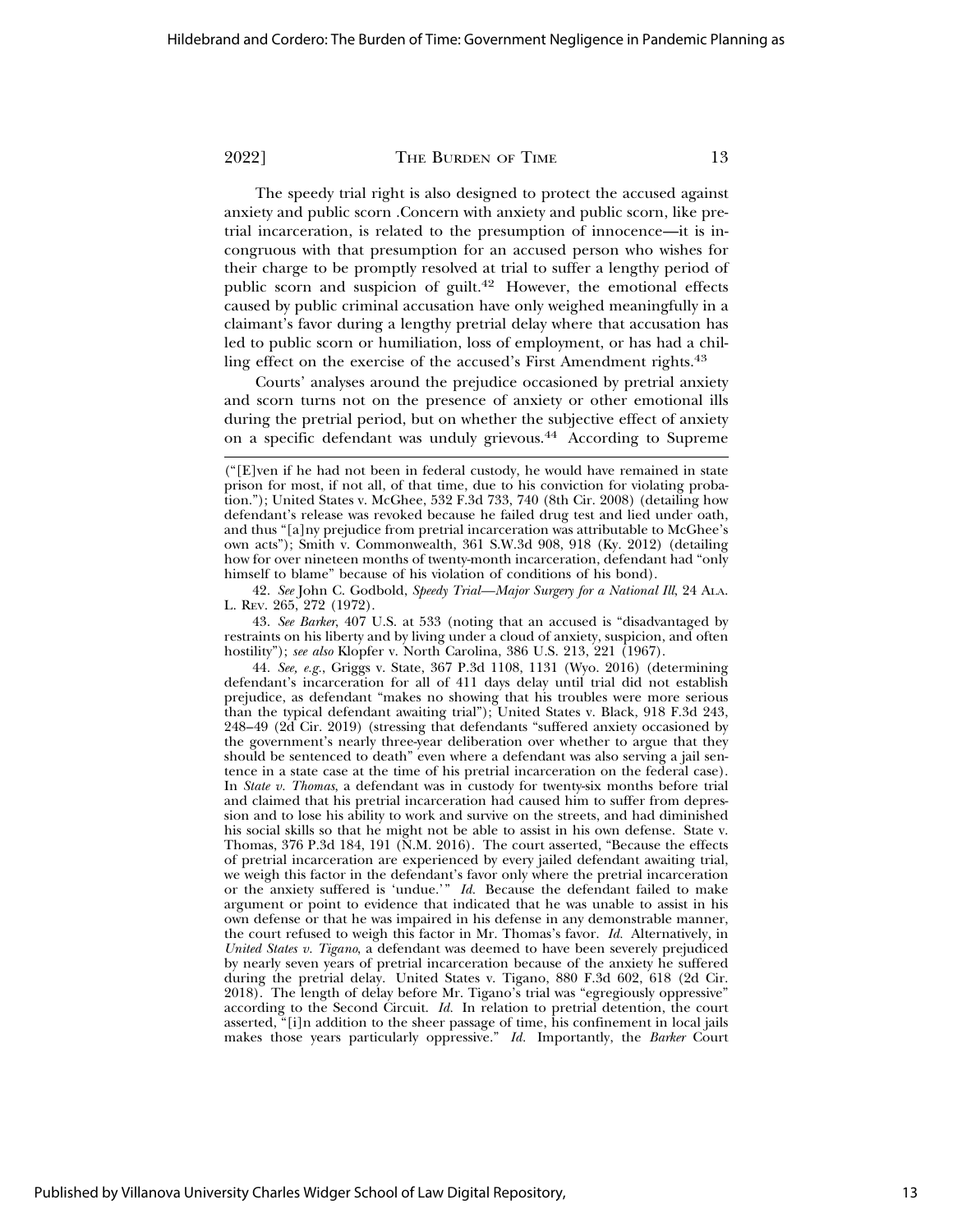Court jurisprudence, anxiety caused by public accusation can be suffered by an accused in a constitutionally meaningful way whether in or out of custody. For example, in *United States v. Dreyer*, 45 an out-of-custody, criminally accused woman suffered "an unacceptable degree of damage" due to the inordinate two-and-a-half-year pretrial delay that was mostly caused by the government.46 During the pretrial period, she "experienced severe mental disturbance[,]" including "feelings of helplessness, anxiety, depression[,] and isolation" which "continued to worsen despite continuing intensive therapy and trials of antidepressant medication."47 Her "anxiety and depression culminated in a suicide attempt" for which she was hospitalized.48 Her "psychiatrist concluded that 'the events of the last two years have created such pathological stress in this young woman over such a long time that she now has a deeply disturbed personality pattern.'"49

Finally, the Speedy Trial Clause is intended "*to limit the possibilities* that long delay will impair the ability of an accused to defend [themselves]."<sup>50</sup> There are three main categories of issues often raised in relation to an accused's ability to mount a defense. First, a defense can be hampered due to witness unavailability caused by death or disappearance.<sup>51</sup> Second, pretrial delay can also lead to loss or deterioration of documentary or other physical evidence.52 Finally, fading witness memories due to the passage of time can dilute the efficacy of a trial defense, and the passage of time may weaken the accused's ability to recall material facts or names of witnesses that would have supported their alibi or other defense.<sup>53</sup> This is exacerbated when an individual is detained in a jurisdiction other than where their case is to be tried. Their defense is further hampered by distance in their ability to prepare a trial defense due to the difficulties in

noted that "[m]ost jails offer little or no recreational or rehabilitative programs. The time spent in jail is simply dead time." *Barker*, 407 U.S. at 532–33.

45. 533 F.2d 112 (3d Cir. 1976).

46. *Id.* at 116.

47. *Id.* (internal quotation marks omitted) (quoting letter from defendant's psychiatrist).

48. *Id.*

49. *Id.* (quoting letter from defendant's psychiatrist).

50. United States v. Ewell, 383 U.S. 116, 120 (1966) (emphasis added).

51. Unavailability of an accused's lawyer due to lengthy pretrial delay was also deemed prejudicial in *United States v. Mann*, where the lawyer had special knowledge about the case that could not be replicated by another attorney. United States v. Mann, 291 F. Supp. 268, 273 (S.D.N.Y. 1968). In yet another case, the court help that the unavailability of an expert witness whose testimony would have been unique constitutes prejudice, notwithstanding the availability of other experts." United States v. Parrott, 248 F. Supp. 196, 205 (D.D.C. 1965).

52. *See* Tynan v. United States, 376 F.2d 761, 763 (D.C. Cir. 1967); *see also* Williams v. United States, 250 F.2d 19, 22–23 (D.C. Cir. 1957) (determining a seven-year delay made it impossible to ascertain by psychiatric examination whether the defendant was legally insane at the time of the alleged offense).

53. *See* Barker v. Wingo, 407 U.S. 514, 532 (1972); *see also* United States v. Marion, 404 U.S. 307, 321 (1971).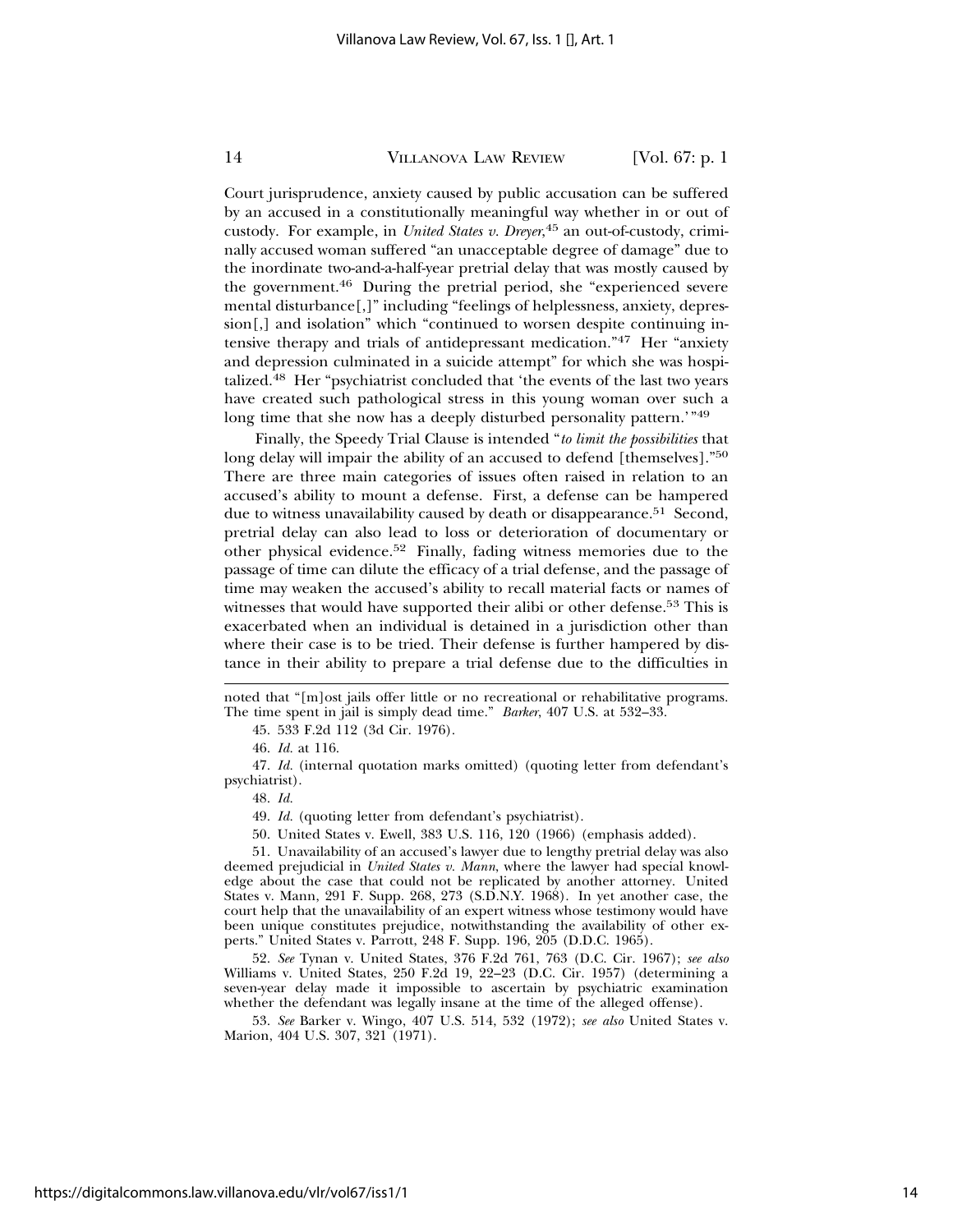communicating with witnesses and attorneys and other challenges due to lack of proximity to the place of an alleged crime.<sup>54</sup>

#### B. *Institutional Interests Protected by the Speedy Trial Clause*

While the Sixth Amendment Speedy Trial Clause clearly protects individual interests, it does not preclude broader "rights of public justice."55 In *United States v. Lovasco*, 56 the Supreme Court granted certiorari after the United States District Court for the Eastern District of Missouri dismissed an indictment based on a claimed due process violation caused by preindictment delay.57 While *Lovasco* discussed the due process clause and not the speedy trial right, it is worth considering here because the *Lovasco* Court's analysis centered around the institutional interests at play in the resolution of criminal cases, and because there are parallels between the analyses underlying the due process claim raised and Sixth Amendment speedy trial claims. In determining whether the claimant's due process rights had been violated, the *Lovasco* Court considered whether the prosecution's preindictment delay to further investigate violated "'fundamental conceptions of justice which lie at the base of our civil and political institutions,' . . . and which define 'the community's sense of fair play and decency[.]'"<sup>58</sup>

Relevant in the speedy trial context, the *Lovasco* Court asserted that a prosecutor abides by elementary standards of fair play and decency when they "refuse[ ] to seek indictments until [they are] completely satisfied that [they] should prosecute and will be able promptly to establish guilt beyond a reasonable doubt."59

The *Lovasco* Court held that "to prosecute a defendant following investigative delay does not deprive him of due process, even if his defense might have been somewhat prejudiced by the lapse of time."60 In the Court's view, "investigative delay is fundamentally unlike delay undertaken

59. *Lovasco*, 431 U.S. at 795.

60. *Id.* at 796.

<sup>54.</sup> Smith v. Hooey, 393 U.S. 374, 379–80 (1969).

<sup>55.</sup> *Ewell*, 383 U.S. at 120 (internal quotation marks omitted) (quoting Beavers v. Haubert, 198 U.S. 77, 87 (1905)).

<sup>56. 431</sup> U.S. 783 (1977).

<sup>57.</sup> The Sixth Amendment right to a speedy trial does not attach until a person is formally charged. *Id.* at 788–89 (citing *Marion*, 404 U.S. at 320).

<sup>58.</sup> *Id.* at 790 (citations omitted). For a discussion on why the distinction between a federal speedy trial violation and Fourteenth Amendment due process claim for a violation of the right to a speedy trial, see Thomas III, *supra* note 21, at 163. The *Lovasco* Court asserted that statutes of limitations, which provide predictable, legislatively enacted limits on prosecutorial delay, provide the primary guarantee against the state bringing overly stale criminal charges. *Lovasco*, 431 U.S. at 789. It noted, however, that statutes of limitations do not fully define defendants' rights with respect to events occurring prior to indictment—that the due process clause has a limited role to play in protecting against oppressive delay. *Id.*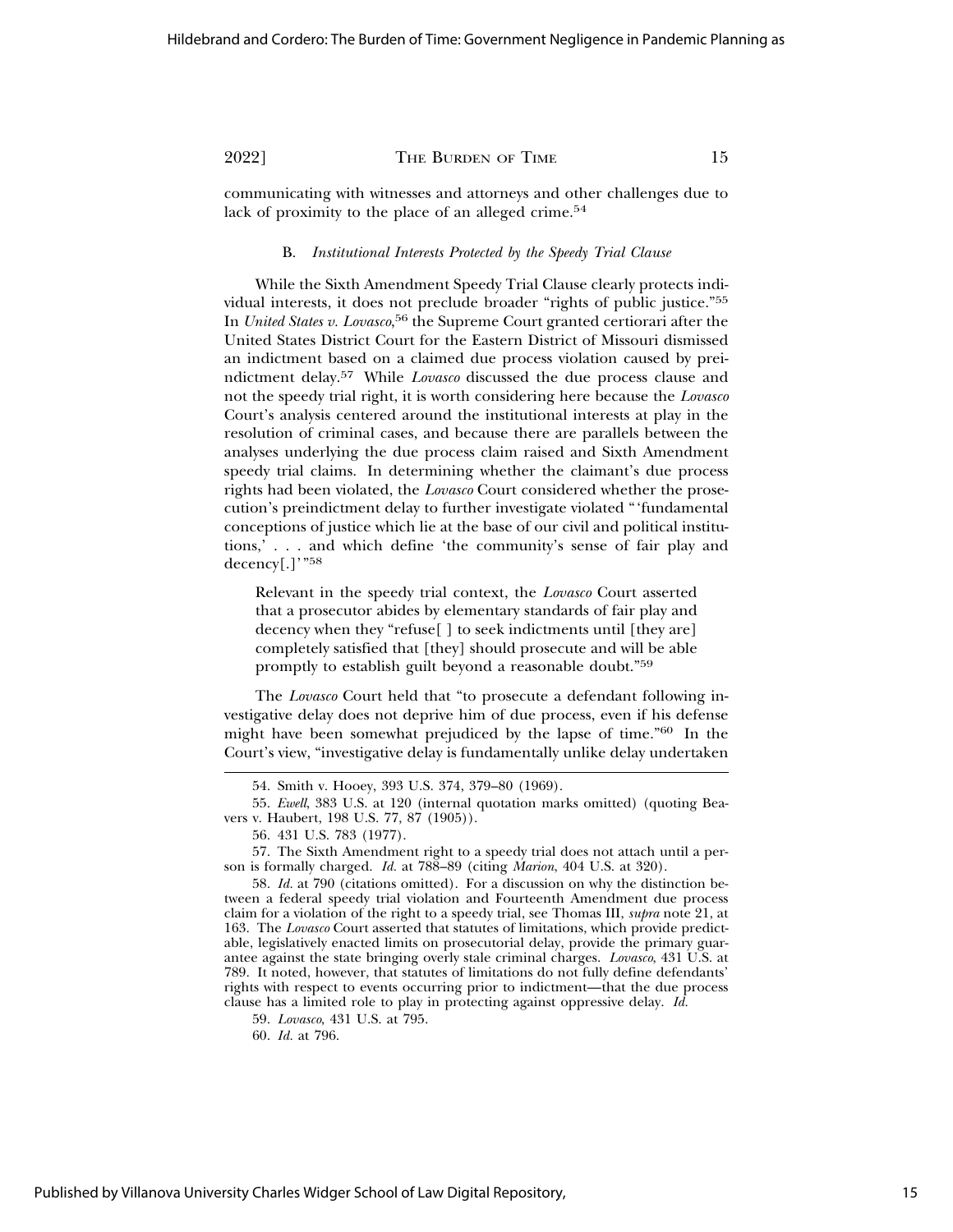by the Government solely 'to gain tactical advantage over the accused[ ]' precisely because investigative delay is not so one-sided."61

In arriving at its holding, the Court first considered whether the Due Process Clause requires the government to file criminal charges immediately after it acquires sufficient evidence to establish probable cause. The Court held the Due Process Clause does not so require this because imposing that deadline as a constitutional obligation would "have a deleterious effect both upon the rights of the  $accused^{62}$  and upon the ability of society to protect itself."63 In the speedy trial context, the Court has expressed faith that an effective prosecution may have a general deterrence effect on future commission of crimes.64 In rejecting the requirement to charge upon development of probable cause, the Court also cited an institutional interest in affording law enforcement opportunity to fully exploit potentially fruitful sources of information in its investigative efforts prior to bringing charges.65

The *Lovasco* Court then considered whether the Due Process Clause requires the government to charge a suspect after it has acquired sufficient evidence to prove a criminal charge beyond a reasonable doubt, even if it has not completed its investigation related to the entire criminal transaction.66 The Court also declined to impose that requirement. First, citing society's interest in bringing lawbreakers to justice, the Courtasserted, "[i]n some instances, an immediate arrest or indictment would impair the prosecutor's ability to continue his investigation" and potentially pursue other indictments based upon that investigation.67 Even in cases where the prosecution is able to obtain additional indictments despite bringing initial charges prior to completion of an investigation, the Court said this would result in "multiple trials involving a single set of facts[,]" which would place "needless burdens on defendants, law enforcement of-

62. Requiring charging immediately after establishment of probable cause would increase the chances of unwarranted prosecutions and would add to the time a defendant stands accused but untried.

63. *Id.* (footnote added) (citing United States v. Ewell, 383 U.S. 116, 120 (1966)). The *Lovasco* Court did not elaborate on what it meant in relation to society's interest in protecting itself but cited *Ewell* for this proposition and did not elaborate. However, the Court in *Barker* provided context for the fear underlying this interest: the fear that an individual guilty of a "serious" crime could go free. Barker v. Wingo, 407 U.S. 514, 522 (1972).

64. *See* Dickey v. Florida, 398 U.S. 30, 42 (1970) (Brennan, J. concurring).

65. *Lovasco*, 431 U.S. at 791–92.

66. *Id.* at 792–93.

<sup>61.</sup> *Id.* at 795 (citation omitted) (quoting *Marion*, 404 U.S. at 324). The *Lovasco* Court recalled that "[i]n *Marion* [it] noted with approval that a 'tactical' delay would violate the Due Process Clause." *Id.* at 795 n.17. The Court also noted that the prosecution in *Lovasco* conceded that "[a] due process violation might also be made out upon a showing of prosecutorial delay incurred in reckless disregard of circumstances, known to the prosecution, suggesting that there existed an appreciable risk that delay would impair the ability to mount an effective defense[.]" *Id.*

<sup>67.</sup> *Id.* at 793.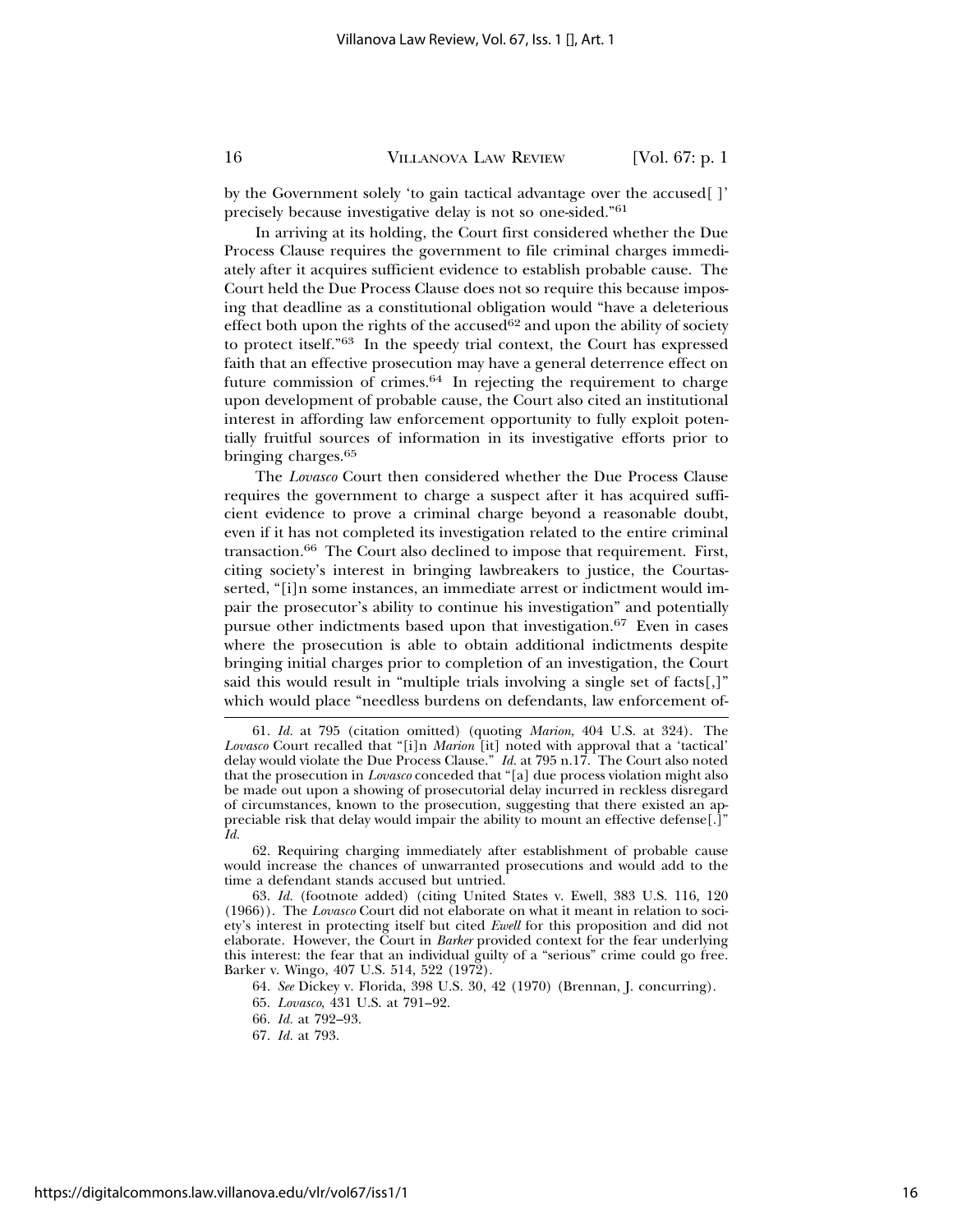ficials, and courts."68 Moreover, requiring indictments before the government completes an investigation would require prosecutors to resolve "doubtful cases in favor of early (and possibly unwarranted) prosecutions ...."<sup>69</sup> Finally, the Court concluded that requiring charging immediately upon acquisition of sufficient evidence to prove guilt is not constitutionally required. In addition to the strength of its evidence and ability to prove guilt at trial, a decision to file criminal charges involves the government's consideration of whether prosecution of the case would "be in the public interest."70

In other cases, the Court has expressed concern that individuals released on pretrial bond for lengthy periods may have the opportunity to commit additional crimes, which it predicts increases the public safety risk.71 Also related to public safety is the Court's fear that an individual who is "guilty of a serious crime will go free, without ever being tried[,]" which underlies the Court's reservation in granting the "drastic" remedy of dismissal on a speedy trial claim.72 According to the Court, the Speedy Trial Clause "protects the societal interest in trying people accused of crime, rather than granting them immunization because of legal error . . . . "<sup>73</sup>

Some individual interests overlap with institutional interests. Namely, the individual interest against prolonged pretrial detention also overlaps with the societal interest in limiting government expenditures associated with pretrial detention.<sup>74</sup> In 1972, when the Court initially expressed concern with the cost of pretrial detention, it cost taxpayers roughly three to nine United States dollars per person per day;75 as of 2018, detaining a person in jail cost the government about eighty-five dollars per person per day, for an annual total of about \$140 billion per year.<sup>76</sup> Further, the Court has acknowledged social science research which shows that prolonged pretrial detention inhibits efficacy of rehabilitative efforts, an interest in which society is invested.77 Finally, the Court has identified that the

<sup>68.</sup> *Id.*

<sup>69.</sup> *Id.* The Court noted the potential of the government later discovering fruitful evidence that would have been essential to prosecution.

<sup>70.</sup> *Id.* at 794.

<sup>71.</sup> Barker v. Wingo, 407 U.S. 514, 519–20 (1972); *see also* Dickey v. Florida, 398 U.S. 30, 42 (1970) (Brennan, J. concurring).

<sup>72.</sup> Strunk v. United States, 412 U.S. 434, 438–39 (1973) (internal quotation marks omitted) (quoting *Barker*, 407 U.S. at 522).

<sup>73.</sup> United States v. Ewell, 383 U.S. 116, 121 (1966).

<sup>74.</sup> *Barker*, 407 U.S. at 520–21.

<sup>75.</sup> *Id.*

<sup>76.</sup> *Total Cost of Pretrial Detention Estimated at up to \$140 Billion Annually*, PRISON LEGAL NEWS (Jan. 31, 2018), https://www.prisonlegalnews.org/news/2018/jan/ 31/total-cost-pretrial-detention-estimated-140-billion-annually/ [https:// perma.cc/9QRD-R3DU].

<sup>77.</sup> *See* Smith v. Hooey, 393 U.S. 374, 379 (1969) (showing anxiety and depression leaves little inclination toward self-improvement); *see also Barker*, 407 U.S. at 520–21(identifying rehabilitation as a pretrial interest assumes individual guilt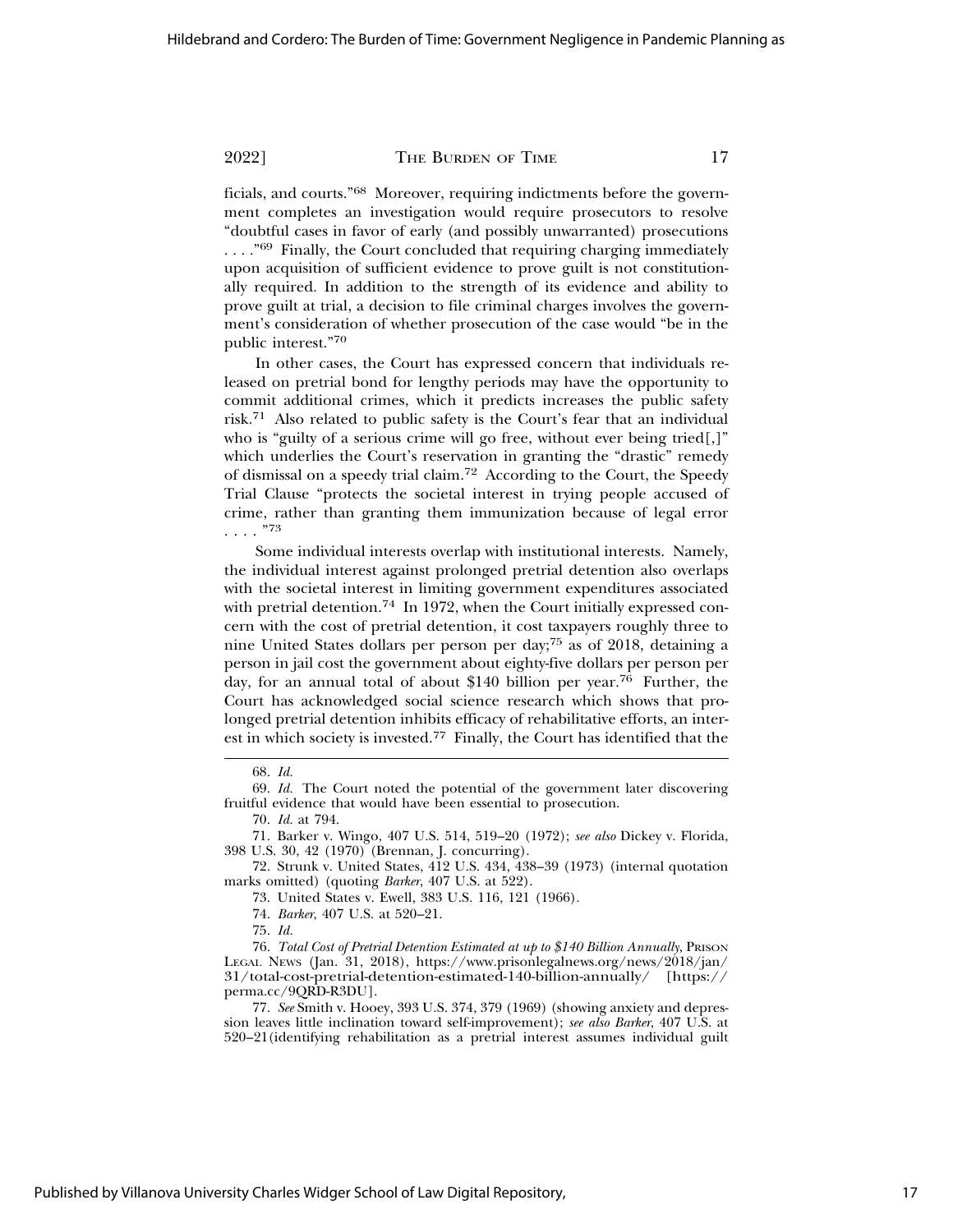individual interest against pretrial detention and against scorn and humiliation as a result of public accusation are intertwined with an individual's ability to be a productive member of society and contribute to the national economy.78 The individual interest of presenting a full defense is hindered by prolonged pretrial detention and is intrinsically intertwined with society's interest in fair administration of justice.<sup>79</sup>

#### II. BALANCING INDIVIDUAL AND INSTITUTIONAL INTERESTS: <sup>B</sup>ARKER <sup>V</sup>. WINGO

We now turn to the *Barker* test, which endeavors to breathe life into the Speedy Trial Clause in part by balancing individual interests with institutional interests. In *Barker*, the Court adopted a four-factor balancing test under which the conduct of the prosecution during the pretrial period is compared with that of the accused during that period, and institutional interests are weighed against individual interests.80

To trigger judicial review under a Sixth Amendment speedy trial claim, a claimant must establish that their ability to mount an adequate trial defense was presumptively prejudiced due to pretrial delay.81 If they establish presumptive prejudice, courts consider the "*Barker* factors:" (1) the length of delay; (2) whether the accused was actually prejudiced by the pretrial delay in one or more relevant ways, along with the type and extent of any such prejudice; $82$  (3) the reason for the pretrial delay; $83$  and (4) whether the accused asserted their right to a speedy trial during the pretrial period.84

Under these four factors, an accused bears the burden of proving that their Sixth Amendment speedy trial right was violated. No single factor is

78. *Barker*, 407 U.S. at 521, 532 (indicating loss of wages and job loss affect the individual, the family, and society).

79. *Id.* at 533.

80. *See id.* at 530 (detailing the balancing test).

81. *Id.* ("Until there is some delay which is presumptively prejudicial, there is no necessity for inquiry into the other factors that go into the balance.").

- 82. *Id.* at 532–33.
- 83. *Id.* at 531.

84. *Id.* at 531–32. While a fundamental right is not easily acquiesced, the *Barker* Court declined to impose a demand-waiver rule absolving the defendant of the responsibility to assert that right. *Id.* How much this assertion or lack thereof affects the analysis will be case-dependent. *Id.* at 533.

rather than innocence, a notion contrary to the U.S. criminal justice system as a whole). However, prolonged detention does have a tangible economic effect on the accused's subsequent earning potential (given these low rates of employment, annual wage earnings of all defendants are also low, with initially detained defendants making \$5,224 in reported earnings compared to \$7,911 for initially released defendants). Will Dobbie, Jacob Goldin & Crystal S. Yang, *The Effects of Pretrial Detention on Conviction, Future Crime, and Employment: Evidence from Randomly Assigned Judges*, 108 AM. ECON. REV. 201, 214 (2018).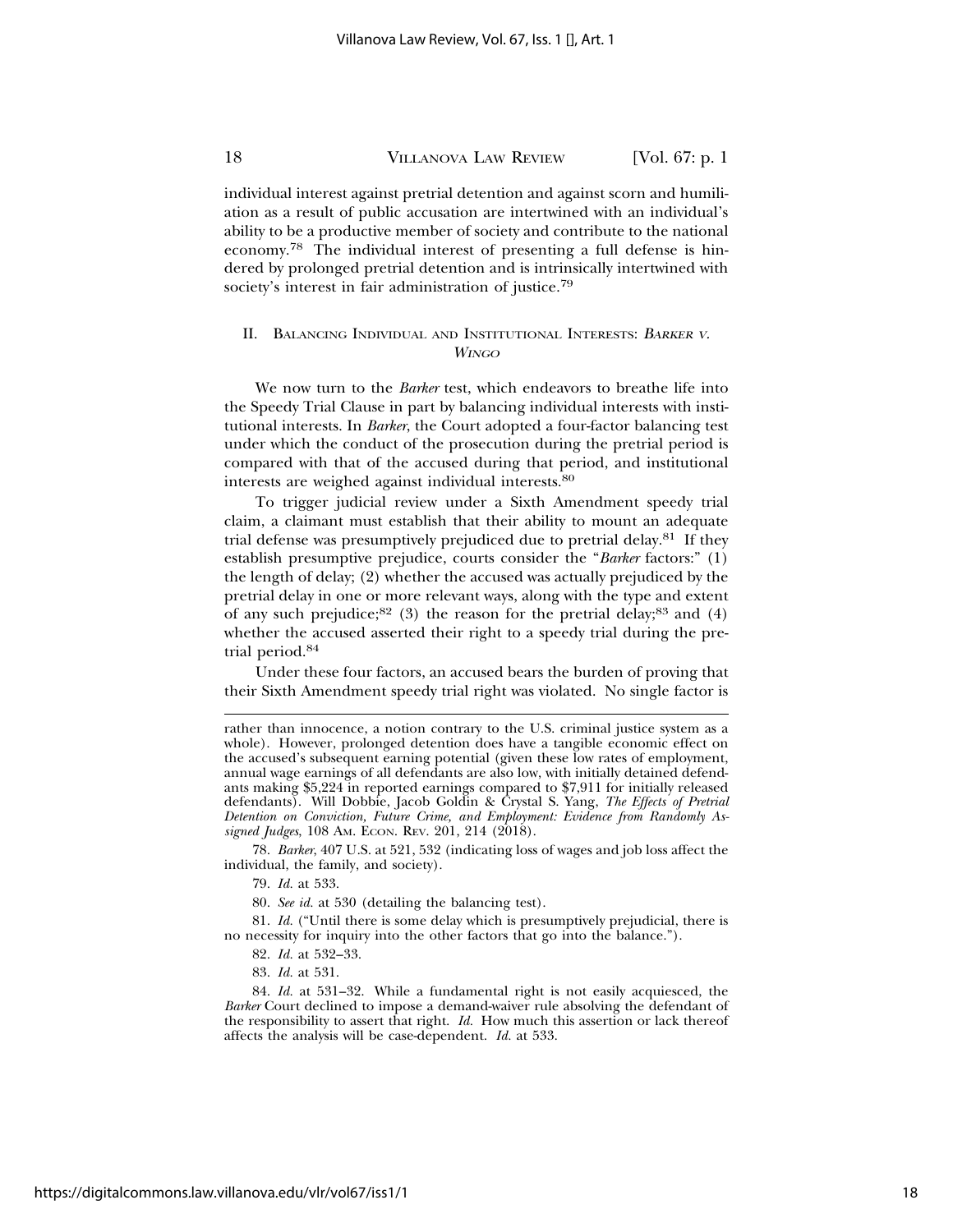outcome-determinative, and each of the *Barker* factors is considered in relation to the others, as described below.85

#### A. *An Initial Hurdle: Proof of Presumptive Prejudice*

The Sixth Amendment's speedy trial right attaches upon arrest or formal accusation.86 Accordingly, the length of pretrial delay is the period between arrest or formal accusation and trial. Typically, any period of pretrial delay caused by a defendant is excluded in a calculation of the period of pretrial delay considered by a reviewing court.

Courts accept some pretrial delay as "both inevitable and wholly justifiable;"87 the United States Supreme Court declared that the "essential ingredient [under the Speedy Trial Clause] is orderly expedition and not mere speed."88 The state "may need time to collect witnesses against the accused, oppose his pretrial motions, or, if he goes into hiding, track him down."89 An accused also requires a period of time to prepare their trial defense.

An accused who claims a violation of their Sixth Amendment speedy trial right bears the burden of proving that the length of pretrial delay in their case crossed the line from ordinary to presumptively prejudicial to their ability to mount an adequate trial defense.<sup>90</sup> There is no bright-line

87. Doggett v. United States, 505 U.S. 647, 656 (1992) (asserting some delay is inevitable and wholly justifiable because the government may need time during the pretrial period to collect and subpoena witnesses, to oppose a defendant's pretrial motions, or to track down a defendant, should they attempt to flee from prosecution); *see also Dickey*, 398 U.S. at 38 (asserting that some delays are inevitable due to crowded dockets, lack of judges or lawyers or other factors).

88. United States v. Ewell, 383 U.S. 116, 120 (1966) (quoting Smith v. United States, 360 U.S. 1, 10 (1959)).

89. *Doggett*, 505 U.S. at 656.

90. So long as a defendant has not caused the delay or diluted their claim due to failure to assert the right to speedy trial, the responsibility to bring a defendant's case to trial in a speedy fashion rests solely with the court and prosecution. *See, e.g.,* United States v. Black, 918 F.3d 243, 253–54 (2d. Cir. 2019) (asserting that the

<sup>85.</sup> *See id.* at 533 ("We regard none of the four factors identified above as either a necessary or sufficient condition to the finding of a deprivation of the right of speedy trial. Rather, they are related factors and must be considered together  $\dots$ .").

<sup>86.</sup> *See* United States v. Marion, 404 U.S. 307, 321 (1971). However, there are some circumstances under which a defendant's liberty may be sufficiently restrained that a pre-arrest, pre-indictment period could "count" in a pretrial delay calculation. *See* Dickey v. Florida, 398 U.S. 30, 40 (1970) (Brennan, J. concurring) (asserting that he and Justice Marshall, who joined the concurrence, did not read the majority opinion as "deciding that in post-*Klopfer* cases . . . [a] defendant can challenge only delay occurring after his arrest . . . ."). A determination about the length of pretrial delay "necessitates a functional analysis . . . in the particular context of the case[.]" *Barker*, 407 U.S. at 522. Where there is substantial delay between an alleged offense and trial, a defendant may have a claim that his right to due process was violated, calling for dismissal of the charge, if the defendant shows that the delay "caused substantial prejudice to [the accused's] rights to a fair trial and that the delay was an intentional device to gain tactical advantage over the accused." *Marion,* 404 U.S. at 324.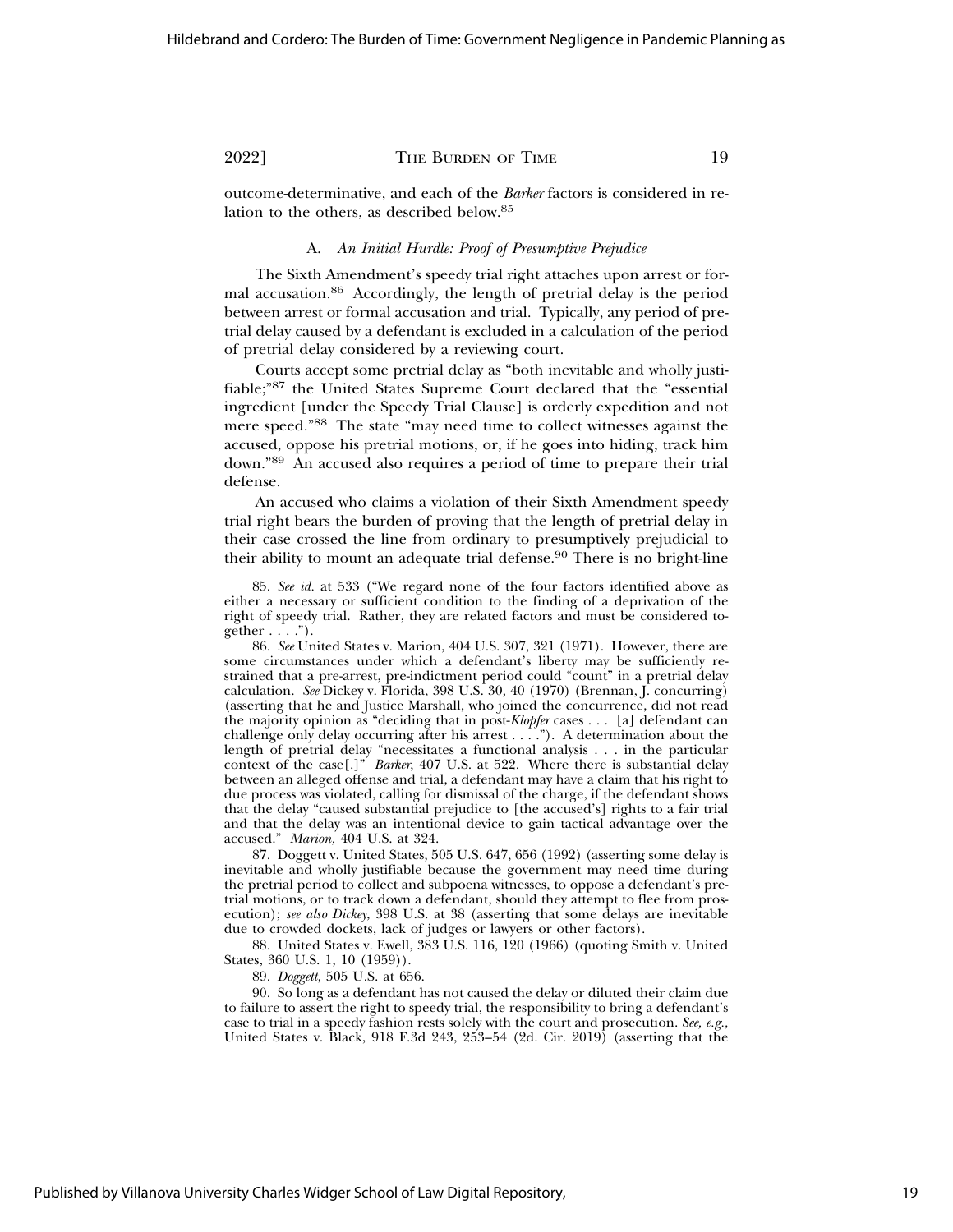rule as to when pretrial delay becomes presumptively prejudicial,<sup>91</sup> but in the United States Supreme Court's calculus, a delay "approach[ing] one year" fits that bill.<sup>92</sup> Whether the length of pretrial delay is deemed presumptively prejudicial may turn on the reason for the delay, the seriousness of the charges, and complexity of the charged offense(s).93 The *Barker* Court gave little guidance on how case complexity or seriousness of charges affects presumptive prejudice; it asserted only "the delay that can be tolerated for an ordinary street crime is *considerably* less than for a serious, complex conspiracy charge."94

court and the government owe an "affirmative obligation" to criminal defendants and to the public to bring matters to trial promptly).

91. There is no bright line rule pronouncing a violation at the point a statistically greater probability of actual prejudice arises; rather, *Barker* established a balancing test, in which the conduct of both the prosecution and the defendant are weighed, but some courts have implied that a delay of over a year is presumptively prejudicial per se. *See* Smith v. United States, 418 F.2d 1120, 1121–22 (D.C. Cir. 1969), *cert. denied*, 396 U.S. 936 (1969); United States v. Bandy, 269 F. Supp. 969, 970 (D.N.D. 1967); Hinton v. United States, 424 F.2d 876, 880 (D.C. Cir. 1969) (a delay of more than a year raises a speedy trial claim of prima facie merit).

92. *Doggett*, 505 U.S. at 652 n.1; *see also* United States v. Claxton, 766 F.3d 280, 294 (3d Cir. 2014) (finding a delay of fourteen months to be presumptively prejudicial); United States v. Young, 657 F.3d 408, 414 (6th Cir. 2011) (stating a delay of "more than one year" is presumptively prejudicial); United States v. Mendoza, 530 F.3d 758 (9th Cir. 2008); State v. Cahill, 61 A.3d 1278, 1285 (N.J. 2013) (noting "once the delay exceeds one year[,]" it is presumptively prejudicial); State v. Zmayefski, 836 A.2d 191 (R.I. 2003); State v. Goss, 777 P.2d 781 (Kan. 1989) (delay "a little over a year . . . is not clearly presumptively prejudicial . . . and hence there is no necessity for inquiry into the other factors . . . "); People v. Williams, 716 N.W.2d 208 (Mich. 2006) ("Following a delay of eighteen months or more, prejudice is presumed . . . ."); Ortiz v. State, 326 P.3d 883 (Wyo. 2014) (finding a delay of 500 days is presumptively prejudicial); Jones v. State, 217 A.2d 367 (Md. 1966) (eight-month delay of trial was unreasonable where the defendant made repeated demands for trial and the prosecution was ready but would not bring the defendant's case to trial). The *Barker* Court asserted that the right to a speedy trial is "amorphous" and not easily susceptible to formalistic rules. Barker v. Wingo, 407 U.S. 514, 522 (1972).

93. See *Barker*, 407 U.S. at 531. Pretrial trial delay becomes problematic, according to the *Barker* Court, when a defendant's ability to present evidence at trial is adversely affected due to pretrial delay. *Id* at 534.

94. *Barker*, 407 U.S. at 531 (emphasis added). According to Merriam Webster's online dictionary, the word "considerably" means (1) "significant[;]" and (2) "large in extent or degree[.]" *Considerable*, MERRIAM-WEBSTER DICTIONARY, https://www.merriam-webster.com/dictionary/considerably [https://perma.cc/ 2Q4W-47SW] (last visited July 7, 2021). *See, e.g.*, U.S. CONST. AMEND. XI; People v. Valera, 65 N.Y.S. 3d 652 (N.Y. Crim. Ct. 2017) (finding delay of 100 days in prosecution for driving while intoxicated and driving while ability impaired was presumptively prejudicial, but did not violate defendants constitutional speedy trial rights, even if first three adjournment were occasioned by erroneous adjournments for conversion, since underlying charges carried sentence of up to one year, defendant was at liberty for duration of case, and there was no showing that defendant's ability to defend was prejudiced by delay); Smith v. Mabry, 564 F.2d 249, 251–52 (8th Cir. 1977) (finding that a ten-month delay was sufficient to trigger *Barker* inquiry on burglary and grand larceny of a pharmacy); United States v. Simmons, 536 F.2d 827, 831 (9th Cir. 1976) (holding six-month delay was sufficient on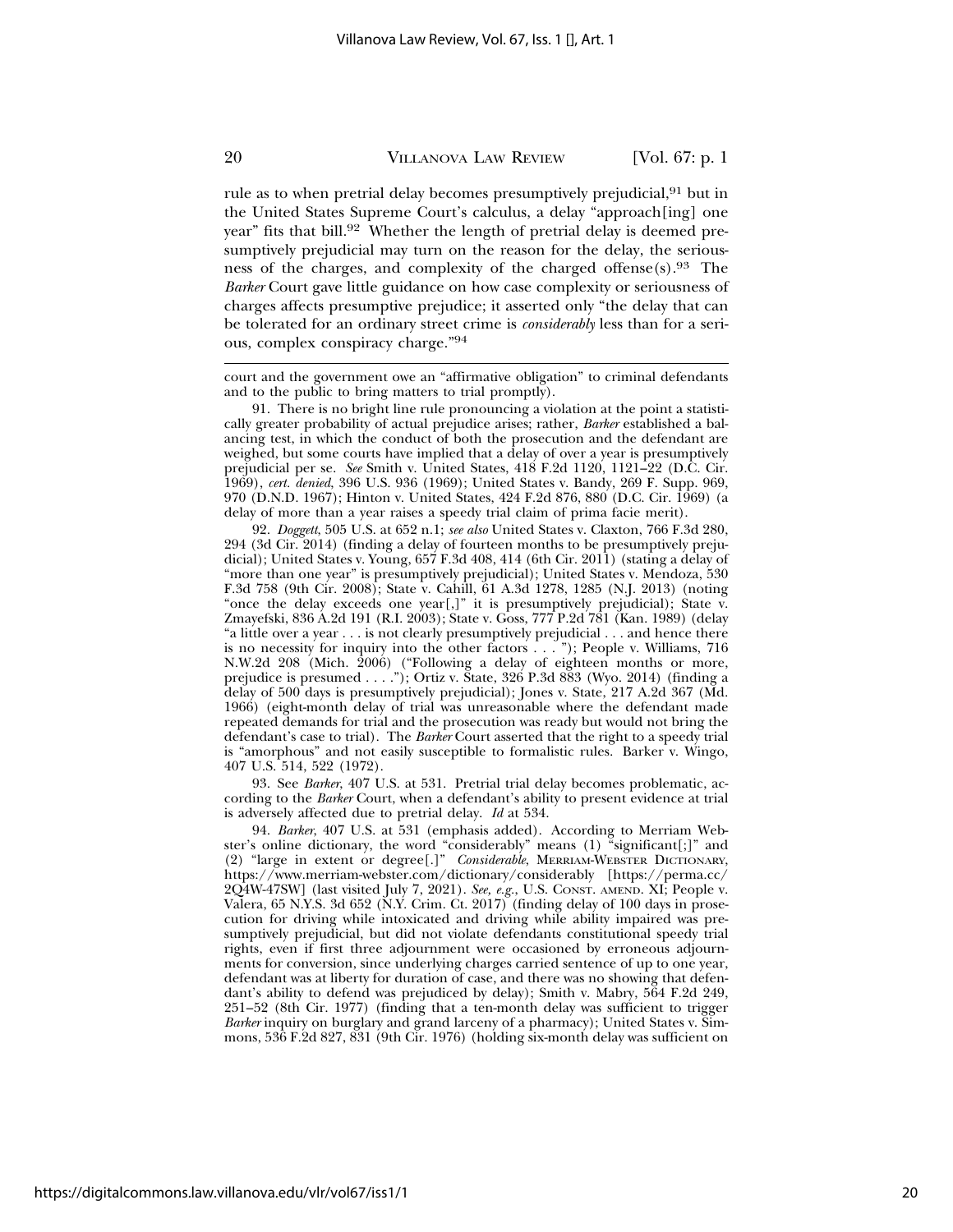In some courts, the needed delay is shorter than a year, <sup>95</sup> and in others, a delay of longer than a year is necessary for a finding of presumptive prejudice.96 After a claimant establishes presumptive prejudice, courts consider the four *Barker* factors.97 The *Barker* Court refused to adopt a "demand/waiver" rule, meaning that a claimant who fails to assert their speedy trial right during the pretrial period does not waive their Sixth Amendment right to a speedy trial, but may weigh against the accused in the balance of the other factors.98

Length of pretrial delay is another *Barker* factor.<sup>99</sup> Courts' consideration of pretrial delay length often intersects with their consideration of whether a claimant suffered actual prejudice. Accordingly, these factors are both discussed in the next section.

#### B. *Length of Delay and Actual Prejudice*

Because the Speedy Trial Clause was not principally intended to prevent prejudice to the criminally accused and because pretrial delay may prejudice the prosecution as much as it does an accused, establishment of presumptively prejudicial pretrial delay is insufficient to carry a speedy

95. *See, e.g.*, State v. Taylor, 869 N.W.2d 1 (Minn. 2015) (sixty days from the date of the demand for a speedy trial); Claiborne v. State, 176 So. 3d 769, 775 (Miss. 2015) (asserting that more than 270 days of pretrial delay was presumptively prejudicial); State v. Spearman, 283 P.3d 272 (N.M. 2012) (noting a delay of trial of one year is presumptively prejudicial in simple cases, fifteen months in intermediate cases, and eighteen months in complex cases).

96. *See, e.g.*, Humphrey v. State, 185 P.3d 1236 (Wyo. 2008) (asserting a 561 day delay did not raise a presumption of prejudice); State v. Johnson, 900 So.2d 482 (Ala. Crim. App. 2004) (holding that twenty-eight months from arrest to hearing on motion to dismiss was insufficient to make showing of presumptive prejudice).

97. *Barker*, 407 U.S. at 530–31.

98. *Id.*

99. *Id.*

a charge of forging and uttering a U.S. Treasury check in violation of federal law); State v. Ballinger, 520 P.2d 294, 296 (Ariz. 1974) (determining almost elevenmonth delay was sufficient on charge of sale of heroin); People v. Hughes, 38 Cal. App. 32 670 (Cal. Ct. App. 1974) (finding eight-month delay was sufficient on assault with deadly weapon charge and attempted robbery while using a firearm charge); State v. Brown, 375 A.2d 1024, 1027–28 (Conn. 1977) (concluding ninemonth delay is sufficient on charge of robbery in the second degree); State v. Almeida, 509 P.2d 549, 552–53 (Haw. 1973) (seven-month delay was sufficient on the following charges: possession of narcotic drug, possession of harmful drug, and possession of narcotic drug with intent to sell the same); Commonwealth v. Cooke, 341 N.E.2d 907, 908 (Mass. App. Ct. 1976) (determining eleven-month delay was sufficient on armed robbery and possession of a shotgun without firearm registration card); State v. Corarito, 268 N.W.2d 79, 80 (Minn. 1978) (finding six-month delay is sufficient on aggravated sodomy and aggravated robbery charges); Green v. State, 250 N.W.2d 305, 307 (Wis. 1977) (holding almost twelve-month delay was sufficient on two counts of armed robbery).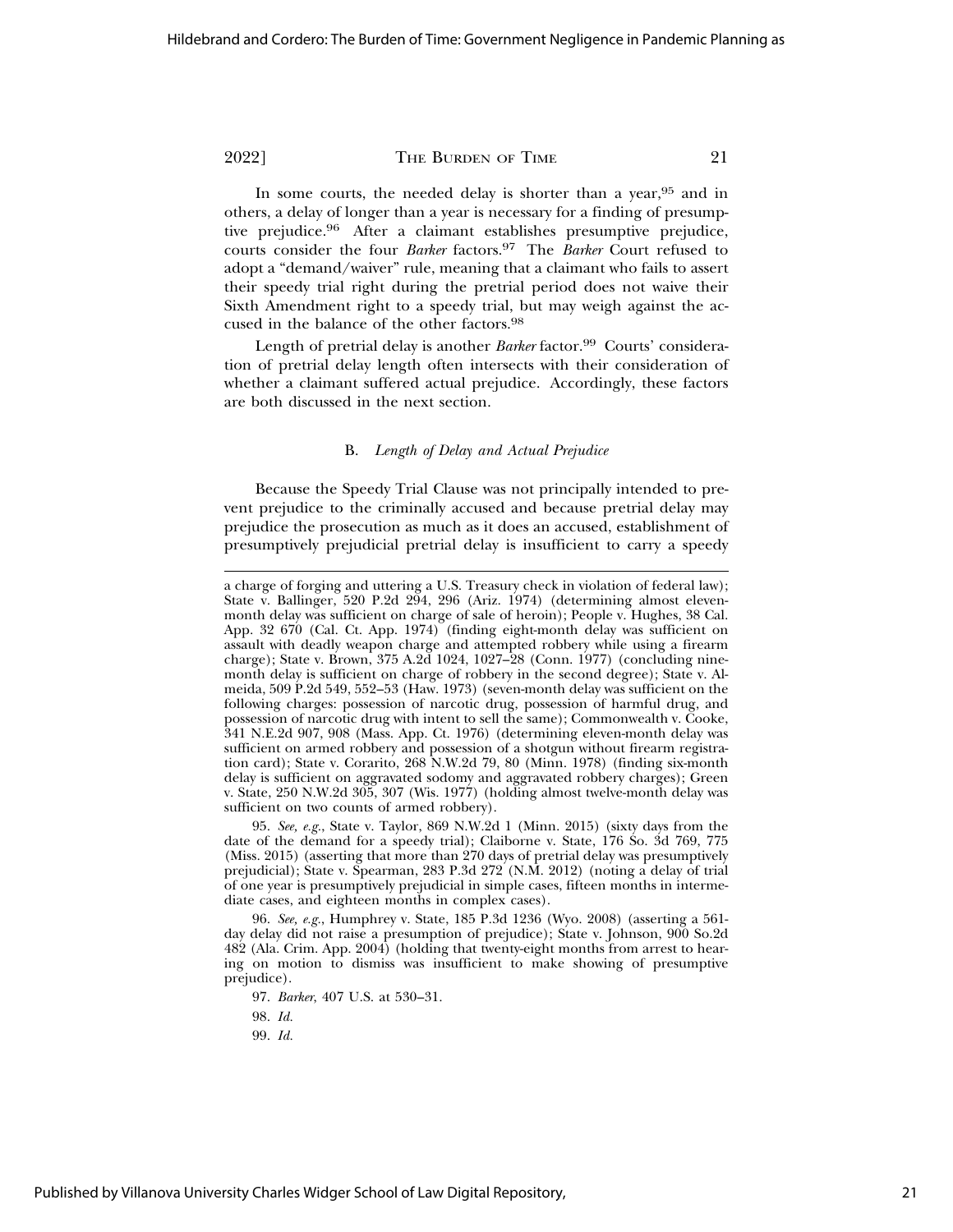trial claim under the Sixth Amendment.<sup>100</sup> However, an accused does not always have to show actual prejudice to prevail on a speedy trial claim.

The *Barker* Court expressly rejected the notion that a showing of actual prejudice is required to establish a Sixth Amendment speedy trial violation in all cases, the Court has required such a showing in most cases.101 There is no bright-line rule as to when an accused can succeed on a Speedy Trial Claim without showing actual prejudice.102 As the length of pretrial delay extends beyond the presumptively prejudicial period, the likelihood of prejudice to a defendant's ability to mount an adequate trial defense also increases. Accordingly, the longer the pretrial delay, the more the length factor gains heft in relation to the weight of the other *Barker* factors.103 Importantly for the critique offered in this Article, where government negligence causes presumptively prejudicial pretrial delay, an accused's burden to produce proof of actual prejudice is reduced commensurate with the extent of the delay.104 This is because "impairment of one's defense is the most difficult form of speedy trial prejudice to prove because time's erosion of exculpatory evidence and testimony 'can rarely be shown.'"105

Besides the Due Process Clause, the Speedy Trial Clause is the only procedural protection in the Bill of Rights designed to ensure reliability of guilt/innocence determinations that (usually) requires claimants to prove

The first three factors should be used to determine whether the defendant bears the *burden* to put forth specific evidence of prejudice (or whether it is presumed); nothing in *Doggett* endorses the district court's performing the analysis the other way around, i.e., using the absence of specific evidence of prejudice to reduce the weight of the other three factors.

280 F.3d 486, 490 (5th Cir. 2002). As explained in *Burgess v. State*: "[I]f this were not so, the state could sit back and deliberately hold criminal charges against a citizen indefinitely so long as the individual could not point out any specific prejudice[,]" which cannot be allowed, as "[e]ven the indisputably guilty defendant has the constitutional right to a speedy trial." 473 So.2d 432, 434 (Miss. 1985); *see also* Tate v. State, 382 P.3d 762, 770 (Wyo. 2016) ("[I]f a defendant fails to make a particularized showing of prejudice, the other three factors must weigh heavily in his or her favor" for them to succeed on a Sixth Amendment Speedy Trial claim).

103. *See Doggett*, 505 U.S. at 652.

104. *See id.* at 655–56.

<sup>100.</sup> *Id.* at 530 (length of delay is to some extent a triggering mechanism under *Barker*); *but see* Doggett v. United States., 505 U.S. 647, 655 (1992); *see* also United States v. MacDonald, 456 U.S. 1, 7-8 (1982) (speedy trial right not principally intended to prevent prejudice to defendant). The *Loud Hawk* Court stated that pretrial delay is a "two-edged sword," harmful to both the prosecution and defense. United States. v. Loud Hawk, 474 U.S. 302, 315 (1986) (discussing government's difficult burden in criminal case).

<sup>101.</sup> *See Barker*, 407 U.S. at 521.

<sup>102.</sup> As stated in *United States v. Bergfeld*:

<sup>105.</sup> *Id.* at 655 (quoting *Barker*, 407 U.S. at 532).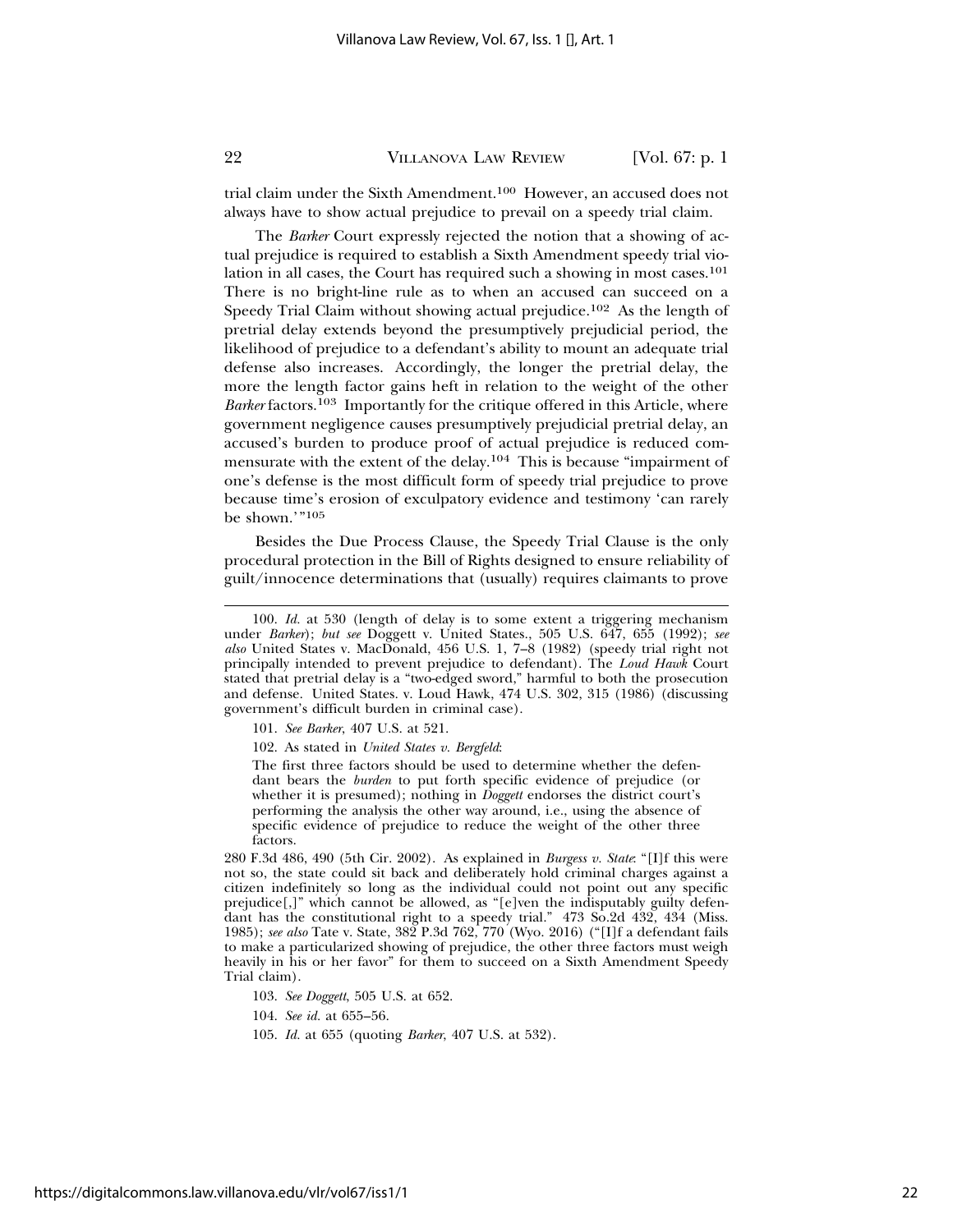actual prejudice to establish a violation of the right.106 In a minority of cases, lower courts have shifted the burden to the prosecution to prove that an accused did not suffer actual prejudice or created a rebuttable presumption of actual prejudice where an accused establishes an unreasonable period of pretrial delay.<sup>107</sup>

The actual prejudice analysis is organized around three of the individual interests discussed, above. The "demands of criminal justice in the Anglo-American system" protected by the Speedy Trial Clause are: (1) undue and oppressive pretrial incarceration; (2) anxiety and concern accompanying public criminal accusation; and (3) the possibility that long pretrial delay will impair the ability of an accused to defend himself.108 The last of these is the "most serious" to courts because prejudice to a defendant's trial defense skews the fairness of the entire system.109

Most Sixth Amendment speedy trial claims are made after trial; this is so because, before trial, the ways in which and the degree to which delay

108. Smith v. Hooey, 393 U.S. 374, 378 (1969) (citing United States v. Ewell, 383 U.S. 116, 120 (1966)).

109. *Barker*, 407 U.S. at 532. Where a defendant's ability to defend himself is hampered by pretrial delay, it affects the integrity of the fact-finding process itself, and thereby undermines the accuracy of any conviction ultimately obtained. Thus, the protection of the defendant from this type of prejudice represents an attempt to maintain minimal standards of fairness and reliability in the criminal process. *See* United States v. Brown, 169 F.3d 344, 351 (6th Cir. 1999) ("Given the extraordinary delay in this case combined with the fact that the delay was attributable to the government's negligence in pursuing Brown, we conclude that the government did not sufficiently rebut the presumption that its delay did not prejudice Brown's case." (citing United States v. Mundt, 29 F.3d 233, 236 (6th Cir. 1994))).

<sup>106.</sup> *See* Alan Schneider, *The Right to a Speedy Trial*, 20 STAN. L. REV. 476, 493–94 (1968).

<sup>107.</sup> *See, e.g.*, *Doggett*, 505 U.S. at 655 (holding a six-year-long pretrial delay caused solely by government negligence was long enough to eliminate the need for proof of particularized prejudice) ("Consideration of prejudice [to accused's case for speedy trial purposes] is not limited to the specifically demonstrable, and . . . affirmative proof of particularized prejudice is not essential to every speedy trial claim . . . . [E]xcessive delay presumptively compromises the reliability of a trial in ways that neither party can prove or, for that matter, identify." (citation omitted)); United States v. Molina-Solorio, 577 F.3d 300, 307 (5th Cir. 2009) ("[W]here the first three [*Barker*] factors together weigh heavily in the defendant's favor, we may conclude that they warrant a presumption of prejudice, relieving the defendant of his burden."); United States v. Reynolds, 231 Fed. Appx. 629 (9th Cir. 2007) (finding that a pretrial delay attributable to government negligence gives rise to a presumption of actual prejudice to the defendant and remanding) ("'[A]lthough the [Supreme] Court did not define precisely what type of evidence must be shown to rebut the presumption,' it is not enough for the government simply to point to the absence of a particularized showing of actual prejudice by the defendant." (alterations in original) (quoting United States v. Shell, 874 F.2d 1035, 1036 (1992))). In cases of pretrial delay caused by government negligence in the Eleventh Circuit, the defendant maintains the burden of showing actual prejudice, but the requirement to demonstrate actual prejudice decreases as the period of pretrial delay increases.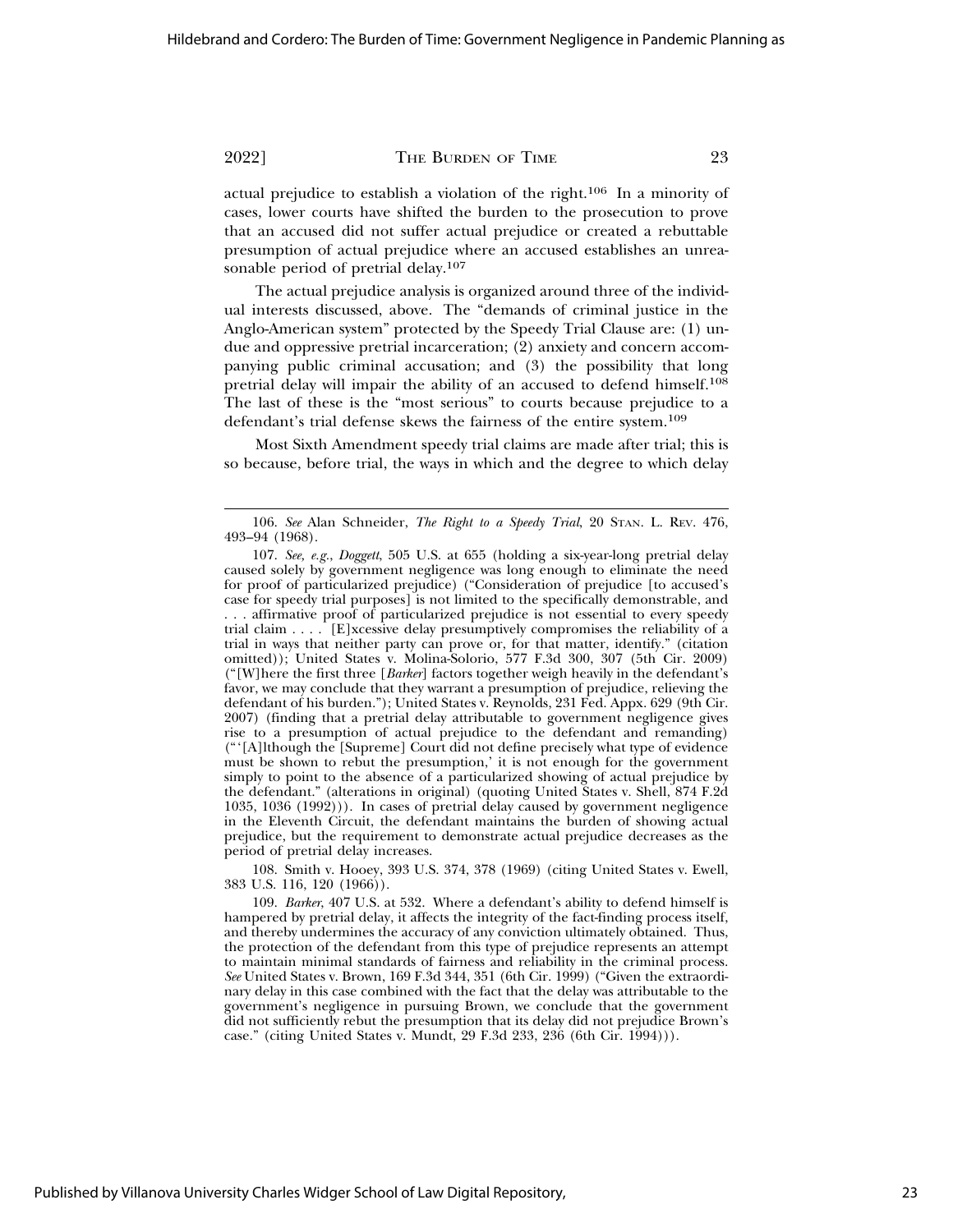has impaired an adequate defense tends to be speculative.<sup>110</sup> The last *Barker* factor, discussed below, is the reason for pretrial delay.

#### C. *Reason for Pretrial Delay*

Under the current *Barker* framework, the court weighs any reason for pretrial delay against the party that caused the delay.111 Where the government causes pretrial delay, the degree to which this factor weighs against the state depends on the level of the government's culpability in the cause of the delay.112 The reviewing court weighs a deliberate delay by the state that hampers an accused person's ability to present a defense most heavily.<sup>113</sup> The court weighs a delay caused by government failure, such as government negligence, overcrowded dockets, and delays caused by court reporters<sup>114</sup> less heavily.<sup>115</sup> Pretrial delays caused by something outside the government's control, such unavailability of an essential witness, will justify an appropriate delay without being weighed against the government.116 Courts have deemed the following circumstances the type of negligence that should be weighed against the government: prosecutorial workloads,<sup>117</sup> change in prosecutorial administration,<sup>118</sup> and department of corrections failure to transfer a defendant for court proceedings.<sup>119</sup>

In his concurrence in *Dickey v. Florida*, 120 Justice Brennan suggested that courts should take pretrial delay caused by government negligence more seriously under the "reason for the delay" *Barker* factor.<sup>121</sup> According to the concurrence, any government failure, whether purposeful or

112. *See Barker*, 407 U.S. at 531.

113. *See id.*

114. *See* Hoang v. People, 323 P.3d 780, 790 (Colo. 2014) (causing a delay of three years).

115. *Barker*, 407 U.S. at 531.

116. *See id.* This is presumably not true where the government has not exercised a reasonable degree of diligence to find and secure the witness's presence for trial. *See* United States v. Fox, 3 Mont. 512, 517 (1880).

117. *See* State v. Porter, 705 S.E.2d 636, 641 (Ga. 2011) (asserting that delay resulting from prosecution negligence and workloads are "weighed only lightly, or benignly, against the State").

118. *See Ex parte* Stevens, 499 So.2d 795, 796 (Ala. 1986) (discussing *Barker*).

119. *See* People v. Hill, 691 P.2d 989, 990 (Cal. 1984) (finding speedy trial violation under California state constitution in part because the department of corrections negligently erred in failing to present letters from accused demanding that charges in his case be re-filed for six months).

120. 398 U.S. 30 (1970) (discussing increasing the weight of government negligence in the speedy trial analysis).

121. *Id.* at 48 (Brennan, J., concurring).

<sup>110.</sup> *See* United States v. MacDonald, 456 U.S. 1, 23 (1982).

<sup>111.</sup> *See Barker*, 407 U.S. at 531; *see also Doggett*, 505 U.S. at 657 (stating that *Barker* made it clear that "different weights [are to be] assigned to different reasons for delay").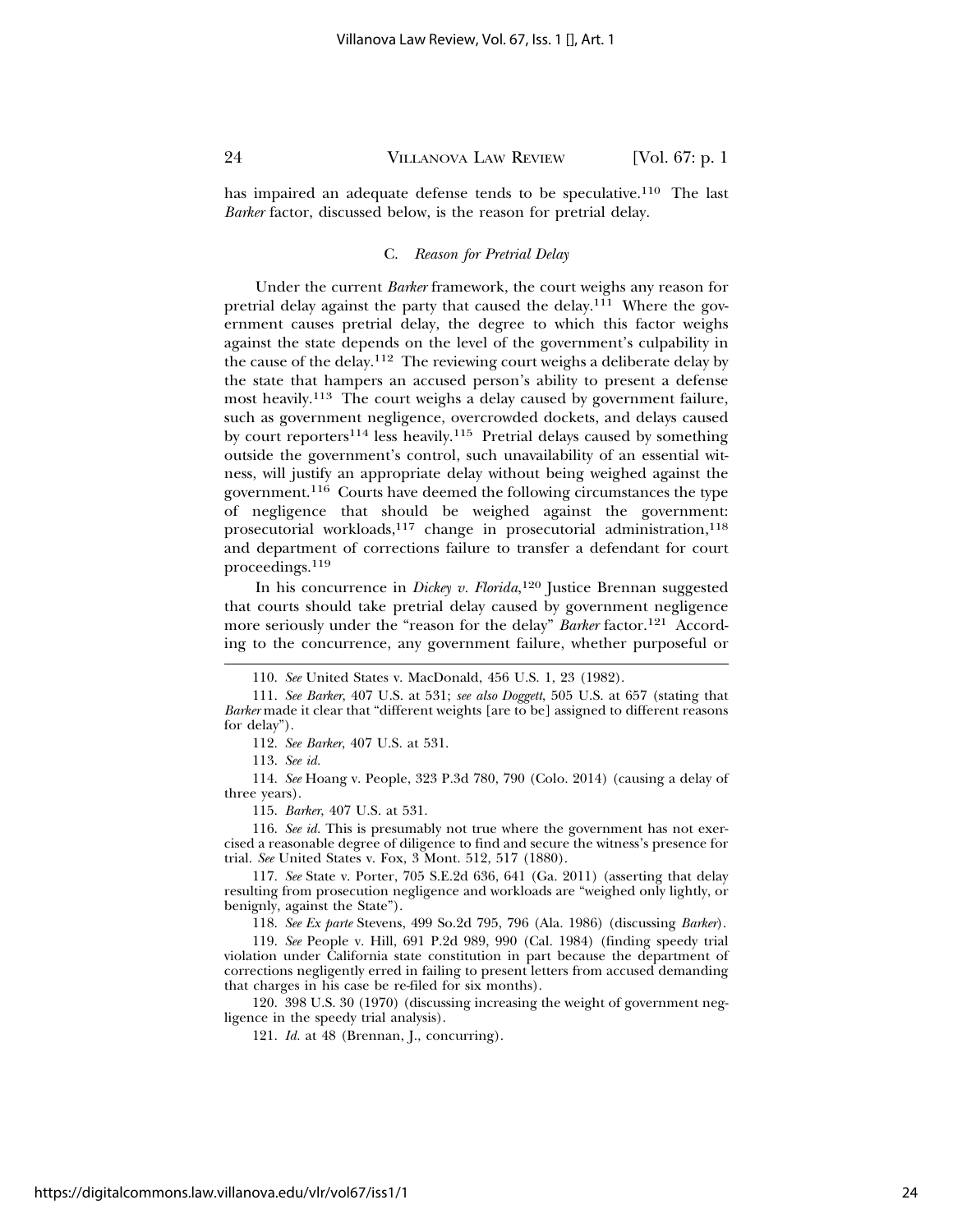negligent, may be constitutionally unjustifiable.<sup>122</sup> Justice Brennan observed that the only interest protected by the Speedy Trial Clause that is *unaffected* by pretrial delay caused by government negligence is "our common concern to prevent deliberate misuse of the criminal process by public officials."123 Accordingly, "[a] negligent failure by the government to ensure speedy trial is virtually as damaging to the interests protected by the right<sup>124</sup> as an intentional failure<sup>[1]</sup><sup>125</sup> Thus, he asserted that a more prudent inquiry under the "cause for the delay" factor may be whether a government-caused delay, even if negligent, reasonably might have been avoided, or whether it was "[ ]necessary[.]"126 In making this necessity determination, Justice Brennan suggested that courts could look to the "intrinsic importance of the reason for the delay" on one hand, and "the length of the delay and its potential for prejudice to interests protected by the speedy-trial safeguard" on the other hand.127 According to Justice Brennan, a pretrial delay attributed to a trivial reason could be reasonably avoided no matter the length of the delay, and even "in the interest of realizing an important objective," a lengthy pretrial delay would be suspect.<sup>128</sup>

Twenty years after *Marion* was decided, the Court in *Doggett* signaled some agreement with the logic from Justice Brennan's *Marion* concurrence but fell short of adopting his suggested analytical approach related to pretrial delays caused by government negligence.<sup>129</sup>

124. "[U]nreasonable delay between formal accusation and trial threatens to produce more than one sort of harm, including 'oppressive pretrial incarceration,' 'anxiety and concern of the accused,' and 'the possibility that the [accused's] defense will be impaired' by dimming memories and loss of exculpatory evidence." Doggett v. United States, 505 U.S. 647, 654 (1992) (alteration in original) (first citing Barker v. Wingo, 407 U.S. 514, 532 (1972); then citing Smith v. Hooey, 393 U.S. 374, 377–79 (1969); and then citing United States v. Ewell, 383 U.S. 116, 120  $(1966)$ ).

125. United States v. Marion, 404 U.S. 307, 334–35 (1971); *see also* Ruffin v. State, 663 S.E.2d 189 (Ga. 2008) (asserting, "[N]egligence 'falls on the wrong side of the divide between acceptable and unacceptable reasons for delaying a criminal prosecution once it has begun." ).

126. See *Dickey*, 398 U.S. at 52.

127. *Id.*

128. *Id.* (referring to an objective considered important by the government).

129. The *Doggett* Court called upon Justice Brennan's logic from *Dickey* when it asserted that it "attach[es] great weight to . . . considerations" such as to collect witnesses against the accused, oppose his pretrial motions, or, if he goes into hiding, track him down "when balancing them against the costs of going forward with a trial whose probative accuracy the passage of time has begun by degrees to throw into question." *Doggett*, 505 U.S. at 656 (citing United States v. Loud Hawk, 474 U.S. 302, 315–17 (1986)). "[P]ersistent neglect in concluding a criminal prosecution indicates an uncommonly feeble interest in bringing an accused to justice; the

<sup>122.</sup> *See id.* at 51 (Brennan, J., concurring) (asserting that "unnecessary" pretrial delay caused by a government actor may be constitutionally unjustifiable, whether intentional or negligent . . . .").

<sup>123.</sup> *Id.* at 51–52.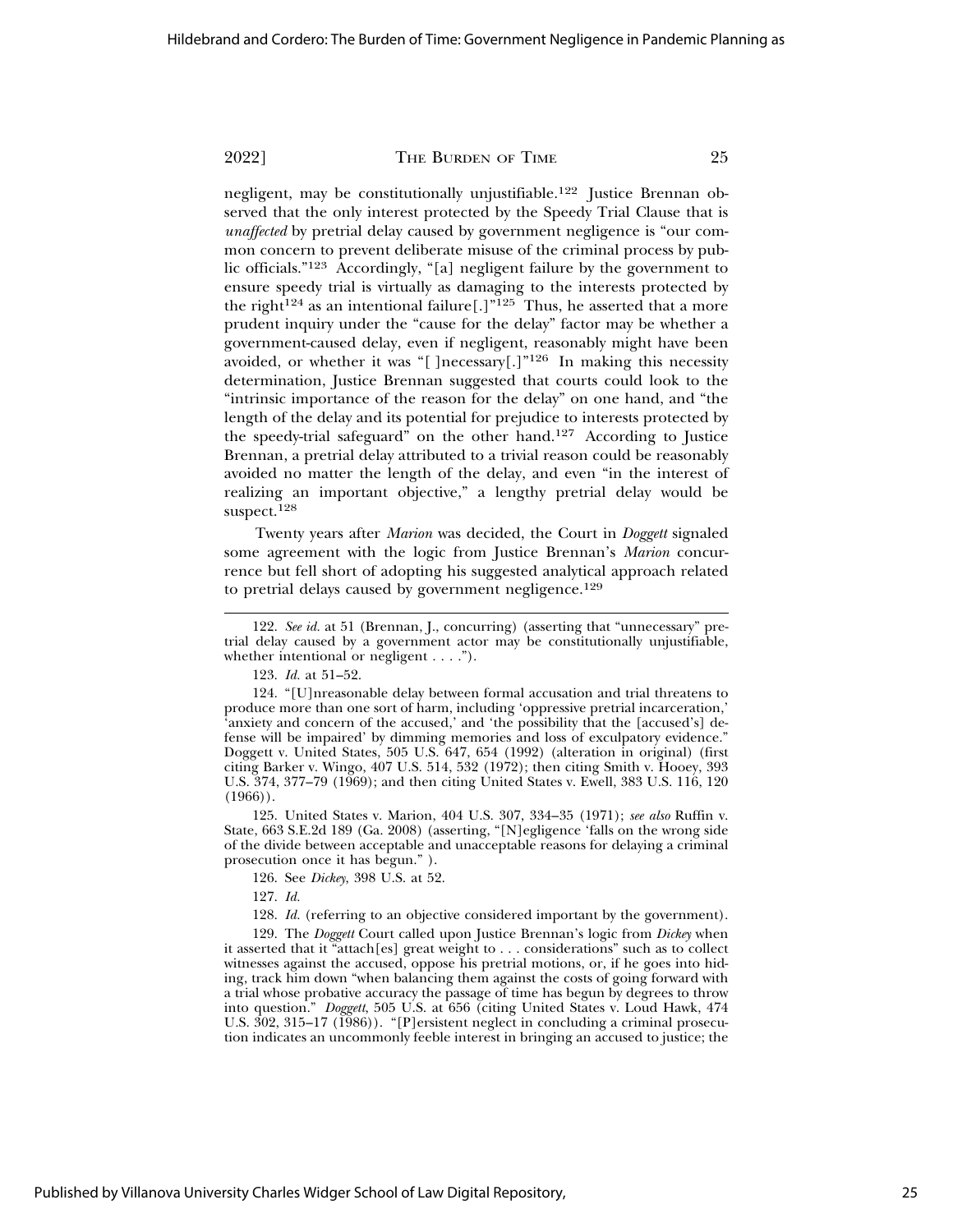In *Doggett*, a petitioner was indicted on February 22, 1980, in relation to an alleged conspiracy to import and distribute cocaine.130 The United States Drug Enforcement Administration (DEA) took on responsibility for apprehending that petitioner.131 In March 1980, police officers unsuccessfully attempted to arrest the petitioner, and were told by his parents that he had left for Colombia four days earlier.132 Intending to apprehend the petitioner when he returned to the United States, the DEA officers gave notice of the warrant for his arrest to all United States Customs stations and some law enforcement organizations. It also put the petitioner's name in two computer systems that help law enforcement screen people who enter this country.133 In September 1981, the DEA learned that the petitioner had been arrested in Panama; it did not seek his formal extradition, but rather simply gained informal agreement from Panamanian officials to "expel" the petitioner to the United States after the petitioner's proceedings in that country concluded.134 Despite that agreement, Panamanian officials released the petitioner from their custody in 1982, and he went to Columbia for several months before he returned to the United States.135 After the petitioner returned to the United States in September 1982, he settled down in Virginia and subsequently married, earned a college degree, found work as a computer operations manager, and lived openly under his own name.136 It was not until September 1988, eight-and-a-half years after his indictment, that law enforcement located and arrested him.137

At the outset of its opinion, the *Doggett* majority reiterated that the Speedy Trial Clause significantly protects a criminal defendant's interest in fair adjudication.<sup>138</sup> That Court did not expressly agree with the negligence analysis in Justice Brennan's *Marion* concurrence, but it indicated that in some cases (it seems *Doggett* is one of them) in which "extraordinary [pretrial] delay" is caused by government negligence, relief on a speedy trial claim should be "virtually automatic" as though the delay had

- 133. *Id.*
- 134. *Id.*

135. *Id.* The petitioner was released from Panamanian custody and went to Colombia. *Id.* The DEA did not inquire into the petitioner's status in Panama until 1985, when it learned that he had gone to Colombia. *Id.* The DEA failed to follow up with Colombian officials or to check on whether the petitioner had returned to the United States until just before his arrest. *Id.*

136. *Id.*

137. *Id.* at 650.

138. *Id.* at 655. The Court affirmed that absent negligence on the government's part, even an eight-and-a-half-year pretrial delay would not constitute a speedy trial violation unless the petitioner could demonstrate actual, particularized trial prejudice. *Id.* at 657.

more weight the Government attaches to securing a conviction, the harder it will try to get it." *Id.* at 657.

<sup>130.</sup> *Id.* at 648.

<sup>131.</sup> *Id.*

<sup>132.</sup> *Id.* at 649.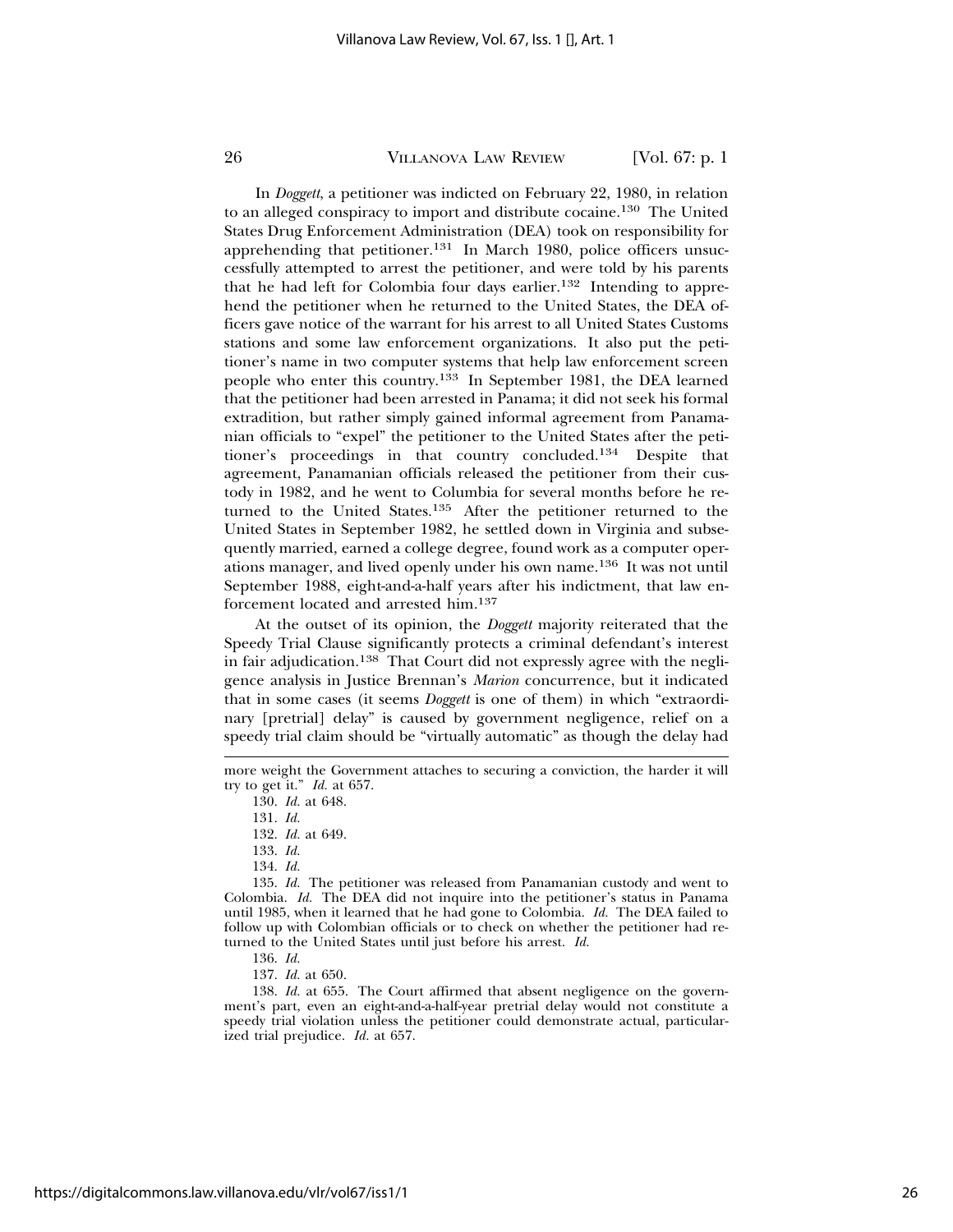been caused by government bad faith, even without requiring a claimant's showing of actual prejudice.139 The *Doggett* Court granted the petitioner relief on his Sixth Amendment speedy trial claim, asserting that that the eight-and-a-half year pretrial delay caused by government negligence in arresting the petitioner and bringing his case to trial was sufficiently "extraordinary" and protracted to alleviate the requirement that the claimant show actual prejudice.140 The *Doggett* Court reasoned, "[O]ur toleration of such negligence varies inversely with its protractedness, . . . [c]ondoning prolonged and unjustifiable delays in prosecution would both penalize many defendants for the state's fault and simply encourage the government to gamble with the interests of criminal suspects assigned a low prosecutorial priority."141

The Court's grant of relief in *Doggett* is unique—courts very infrequently grant Sixth Amendment speedy trial claims.142 In many cases, relief is denied because, absent pretrial delay caused by government bad faith or an exorbitantly long pretrial delay caused by government negligence, the fact of government fault in pretrial delay does not weigh significantly in comparison to the other *Barker* factors.<sup>143</sup> Under the current framework, the existence of an unprecedented event or period like a pandemic does not factor into courts' analysis of whether and the degree to

<sup>139.</sup> *See id.* at 656–58. The Court asserted that it "generally ha[d] to recognize that excessive delay presumptively compromises the reliability of a trial in ways that neither party can prove or, for that matter, identify." *Id.* at 655. The Court went on to explain, "While not compelling relief in every case where bad-faith delay would make relief virtually automatic, neither is negligence automatically tolerable simply because the accused cannot demonstrate exactly how it has prejudiced him." *Id.* at 657. The degree to which presumptive prejudice weighs in an ultimate determination on a speedy trial claim increases with the length of pretrial delay. *See id.* at 656. The *Doggett* Court offered the following as a guide: "[N]egligence unaccompanied by particularized trial prejudice must have lasted longer than negligence demonstrably causing such prejudice." *Id.* at 657. In this case, pretrial delay of six years due to government negligence did not require particularized trial prejudice to succeed on a speedy trial claim when the presumptive prejudice suffered by the petitioner was not extenuated by his acquiescence and was not persuasively rebutted by the government. *Id.* at 657–58. The Court noted that "prejudice [under *Barker*] is not limited to the specifically demonstrable . . ." and acknowledged that "impairment of one's defense is the most difficult form of speedy trial prejudice to prove because time's erosion of exculpatory evidence and testimony 'can rarely be shown.'" *Id.* at 655. In response to a government argument that the delay could have prejudiced its case as much as the petitioners, the Court asserted, "[T]hough time can tilt the case against either side, one cannot generally be sure which of them it has prejudiced more severely." *Id.* (internal citations omitted).

<sup>140.</sup> *Id.* at 658.

<sup>141.</sup> *Id.* at 657 (internal citation omitted).

<sup>142.</sup> *See, e.g.,* United States v. Tannehill, 49 F.3d 1049, 1054 (5th Cir. 1995), *cert. denied*, 516 U.S. 859 (1995); United States v. Baker, 63 F.3d 1478, 1497 (9th Cir. 1995), *cert. denied*, 516 U.S. 1097 (1996).

<sup>143.</sup> *See, e.g.*, Henderson v. State, 850 S.E.2d 152, 161 (Ga. 2020); State v. Lovvorn, 932 N.W.2d 64, 70 (Neb. 2019); Williams v. State, 226 So. 3d 758, 767 (Fla. 2017); State v. Matthews, 129 So. 3d 1217, 1219 (La. 2013).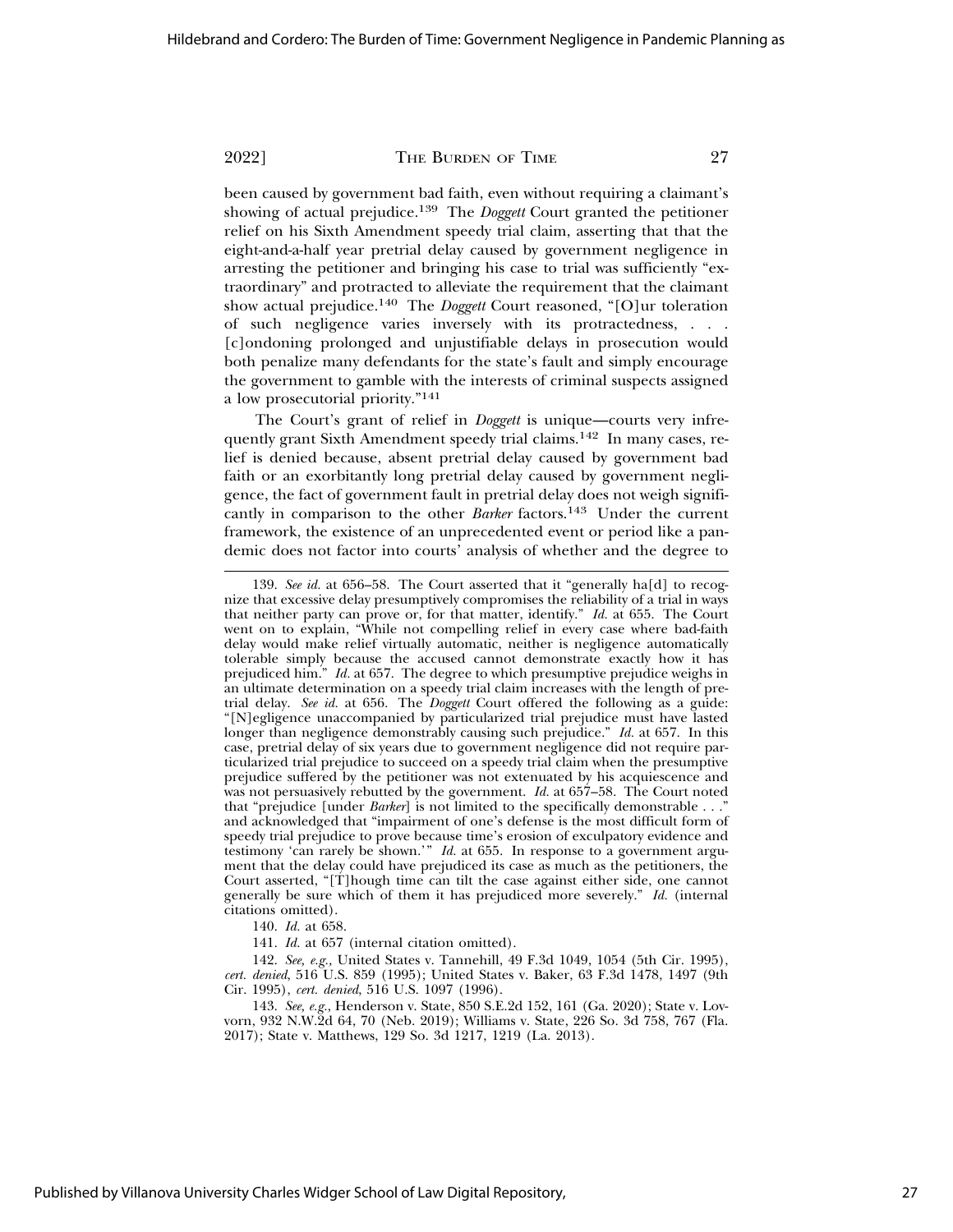which government-caused pretrial delay should be weighed against the state.

When poor government planning necessitates court closures and those closures result in docket congestion that lengthens the period of pretrial delay in trial-bound criminal cases, courts tend to view the unprecedented event itself as the reason for pretrial delay.<sup>144</sup> They do not consider whether the delay was necessary due to the unprecedented event or could have been avoided or reduced, had the government reasonably planned for continued court operations in the wake of the event.<sup>145</sup> Thanks to recorded history and science that show that the past is likely prologue in relation to events like natural disasters, fires, and even a global pandemic, the government can reasonably foresee the need to plan for continued court operations when faced with reduced staff or the need to account for social distancing requirements due to causes outside its control. As part of courts' duty to honor the constitutional rights of criminally accused people, the failure of court personnel to plan for and minimize the impact of such events is negligent in the best cases, and reckless in the worst. Evidenced in courts across the country during the COVID-19 pandemic, pretrial delays in criminal cases tend to be particularly protracted when caused by government negligence in failure to plan, failure to implement plans for continued operations, or both. Because pretrial delays caused by government negligence penalize many criminally accused people and ". . . simply encourage the government to gamble with the interests of criminal suspects assigned a low prosecutorial priority[,]"146 the next Part argues that courts should employ the negligence analysis set forth in Justice Brennan's *Dickey* concurrence and consider the necessity of a pretrial delay in determinations about the extent to which government negligence is counted against the government.

#### III. PROPOSED FRAMEWORK TO REINVIGORATE THE SIXTH AMENDMENT SPEEDY TRIAL RIGHT

State and federal courts are obligated to honor the constitutional rights of their constituents, including the Sixth Amendment right to a speedy trial in serious criminal cases.<sup>147</sup> To do so, courts have a unique

146. *Doggett*, 505 U.S. at 657.

<sup>144.</sup> *See, e.g.*, Ussery v. State, 596 S.W.3d 277, 286 (Tex. Crim. App. 2019) (finding delays attributed to Hurricane Harvey a valid reason for delay); State v. Thomas, 54 So.3d 1, 73 (La. Ct. App. 2010) (stating that the delay was further precipitated by Hurricane Katrina and its aftermath, and requiring some additional showing that the State did more to hinder trial of these defendants); State v. Ervin, 9 So. 3d 303, 307 (La. Ct. App. 2009) (delay caused by Hurricane Katrina cannot be attributed to the State).

<sup>145.</sup> *See, e.g.*, State v. Ervin, 9 So. 3d 303, 307 (La. Ct. App. 2009) (delay caused by Hurricane Katrina cannot be attributed to the State).

<sup>147.</sup> *See* Daniel D. Stier, Diane Nicks & Gregory J. Cowan, *The Courts, Public Health, and Legal Preparedness*, 97 AM. J. PUB. HEALTH 69 (2007) ("The judicial branch of the US system of government stands as the guardian of civil liberties and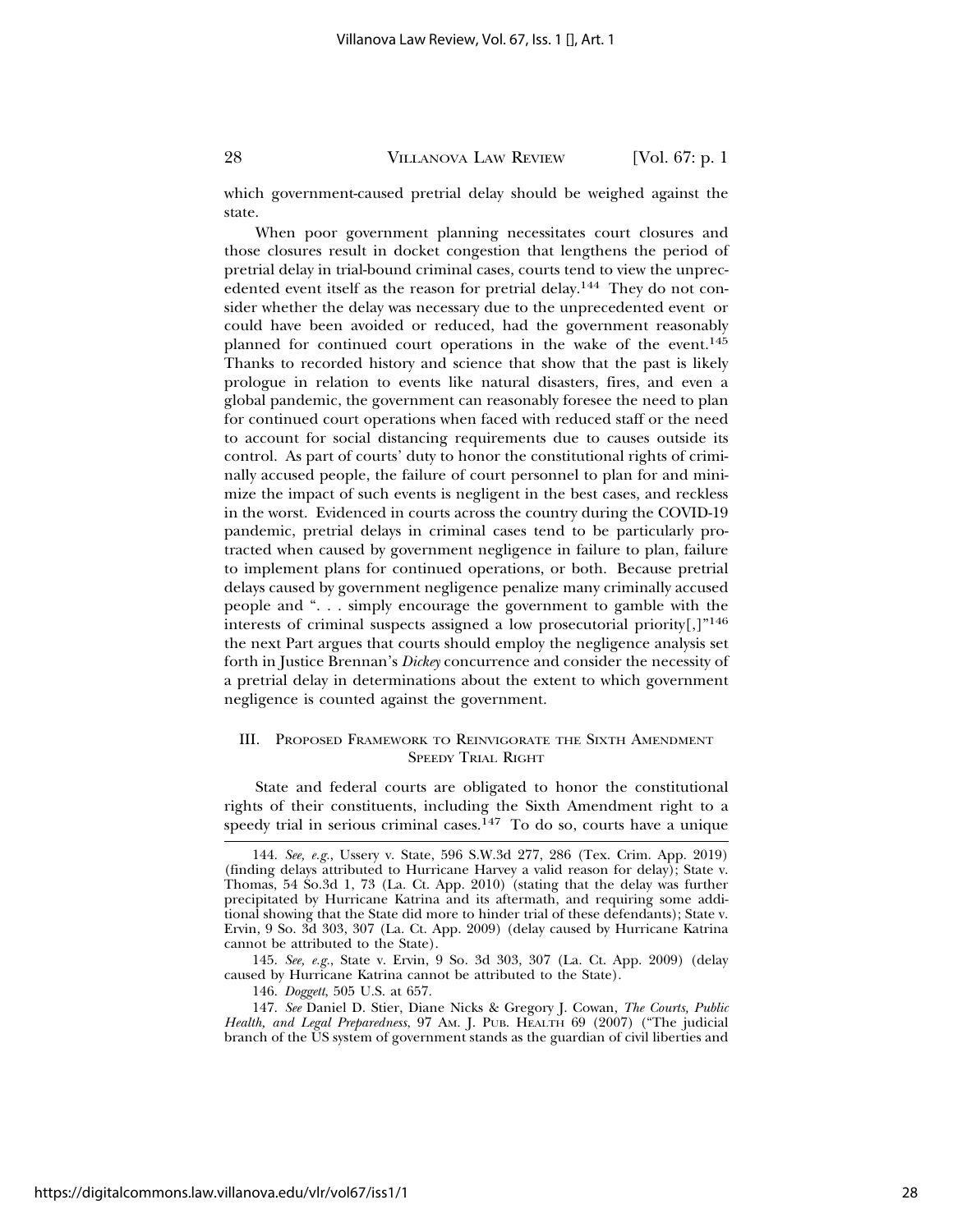responsibility to continue to hold in-person jury trials in criminal cases, even in times of crisis.148 In 2007, in response to government concern regarding potential spread of the Avian flu, the Bureau of Justice Assistance assembled "a [t]ask [f]orce to develop a road map for local and state courts to guide their efforts in planning for a pandemic" and issued "Guidelines for Pandemic Emergency Preparedness Planning."149 Those guidelines recommend that courts engage in Continuity of Operation Planning (COOP) before the onset of the pandemic during which they anticipate issues and problems likely to arise due to a pandemic and plan to minimize or mitigate the impacts of all such issues.<sup>150</sup> These guidelines specifically direct courts to identify their mission-critical functions including constitutionally and statutorily required functions; to identify the dayto-day functioning challenges likely to arise during a pandemic; and to determine the permissible length of disruption of court operations in light of mission critical functions and legal obligations.151

In an introductory letter to those guidelines, Domingo Herraiz, the Director of the Bureau of Justice Assistance, asserted:

Of critical importance, however, is that local and state justice systems be prepared to respond and to and uphold the rule of law

(A) A judge shall perform judicial and administrative duties, competently and diligently. (B) A judge shall cooperate with other judges and court officials in the administration of court business.

*Id.*

148. *See, e.g.*, Marla N. Greenstein, *Ethics in Times of Crisis*, 52 JUDGES' J. 4 (Nov. 1, 2013), https://www.americanbar.org/groups/judicial/publications/judges\_ journal/2013/fall/ethics\_in\_times\_of\_crisis/ [permalink unavailable] (quoting John Ort, who stated, "Keeping our courthouses open and operational in times of crisis is fundamental to maintaining the rule of law and protecting individual rights." (internal quotation marks omitted)); *see also* Chief Judge Order 2020-04 Finding Public Health Concerns Due to COVID-19 Preclude the Calling of Jurors for Jury Trials Scheduled Between Now and May 31, 2020, No. 2020-04 (Apr. 17, 2020) ("This Order is issued in full cognizance of the unique responsibility of the courts to continue operations, ensuring equal access to our citizens to the essential functions of the third co-equal branch of their government, even in times of crisis.").

149. AMERICAN UNIVERSITY & BUREAU OF JUSTICE ASSISTANCE, GUIDELINES FOR PANDEMIC EMERGENCY PREPAREDNESS PLANNING: A ROAD MAP FOR COURTS 1 (Apr. 2007), https://www.american.edu/spa/jpo/upload/2091-2.pdf [https:// perma.cc/R968-3H4F] [hereinafter ROAD MAP].

150. *Id.* at 3.

151. *Id.* at 9–10. Relevant to this discussion, the guidelines assert that public health requirements may necessitate restriction of court access; in anticipation of these closures, court systems should carefully consider the nature of the potential restrictions and how to ensure the smooth continuance of court proceedings during any needed closures. *Id.* at 11. This may include "televised court proceedings, public access to computerized information systems, and simultaneous court transcription . . . ." *Id.*

protector of the rule of law."). Judges are also obligated to perform judicial duties competently and diligently. MODEL CODE OF JUD. CONDUCT CANON 2.5 (Am. Bar Ass'n 2020). The second canon of the Model Code of Judicial Conduct states, in part: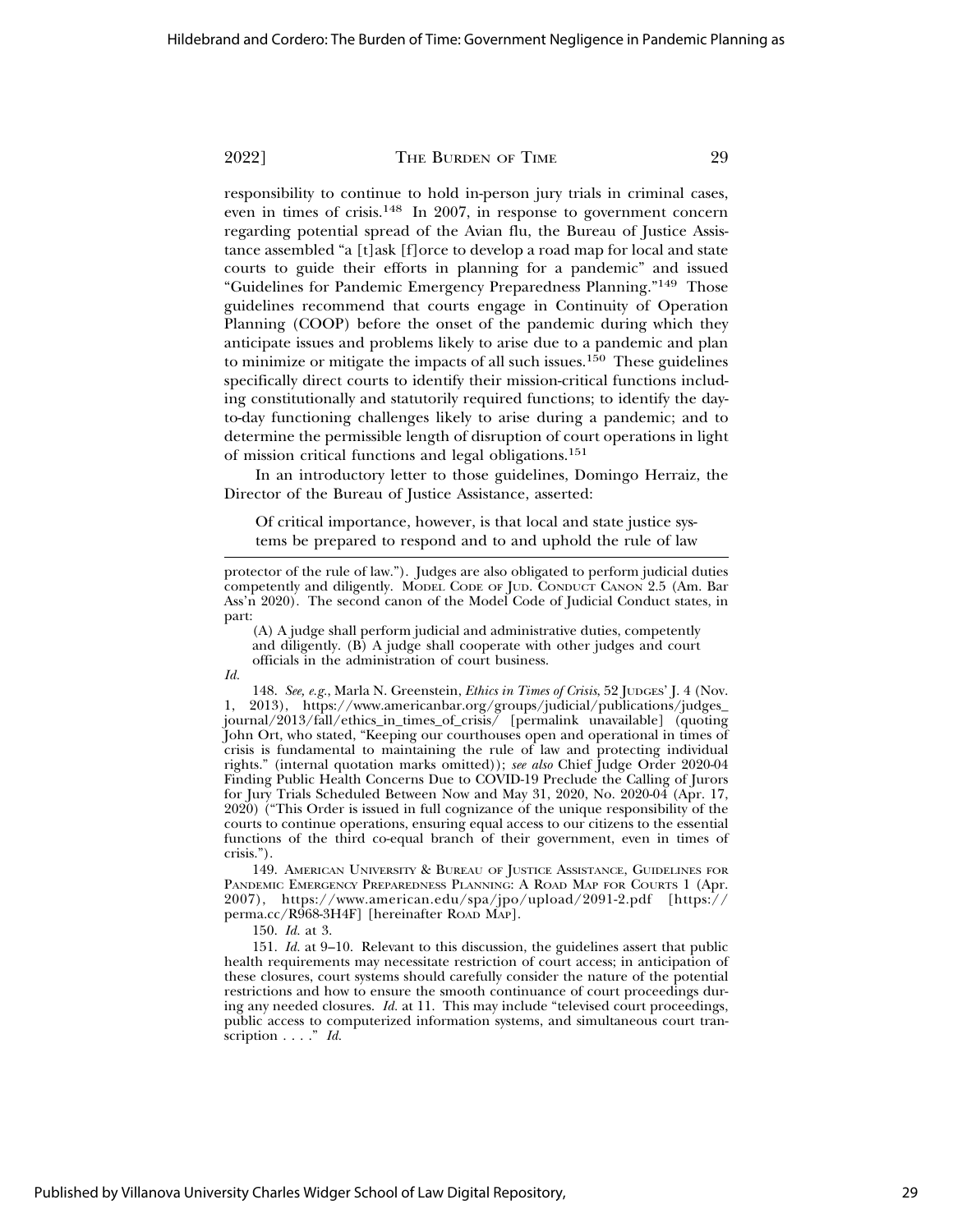throughout any crisis, whether natural or manmade. A pandemic, with elements of continued crisis and contagion, would present unique challenges to our justice system, including law enforcement, courts, and corrections.152

The guidelines set forth a thorough list of challenges courts are likely to face during a pandemic and suggest methods to minimize the impact of each, while ensuring continuity of essential court operations.153 In 2007, the National Center for State Courts ("NCSC") issued a report that asserted in the face of terrorist attacks, a pandemic, or natural disasters from wildfires to hurricanes, COOP planning is helpful to courts in planning for how to ensure continued operations according to statutory mandates.<sup>154</sup>

Before the onset of the COVID-19 pandemic, government entities released guidelines and requirements and passed laws to ensure continued court operations during a public health emergency. For example, in the wake of Hurricane Katrina, the United States Congress passed the Federal Judiciary Emergency Special Sessions Act of 2005, which set forth suggestions that would allow courts to safely hold in-person jury trials during emergency events.<sup>155</sup> Under that law, with an accused's consent, an inperson jury trial could be held in an emergency jurisdiction other than the place where all or part of an alleged crime occurred to ensure consistent and speedy prosecution.156 In 2007, the Bureau of Justice Assistance released "Guidelines for Pandemic Emergency Preparedness Planning: A Road Map for Courts," which covered issues presented by pandemics not addressed in general COOP planning, and suggested solutions to those issues.<sup>157</sup>

Most courts, however, were caught off guard by challenges the COVID-19 pandemic posed to continued court operations and found themselves unable to ensure protection of fundamental constitutional rights such as the Sixth Amendment speedy trial right.158 This unpreparedness forced court closures, during which no in-person jury trials went forward. When courts re-opened, the inefficiencies in normal operations due to their lack of planning created further backlog on in-person crimi-

<sup>152.</sup> *Id.* at v.

<sup>153.</sup> *Id.* at 10–14.

<sup>154.</sup> *See Continuity of Court Operations: Steps for COOP Planning,* NAT'L CTR. FOR STATE CTS., BUREAU OF JUST. ASSISTANCE 2 (Sept. 2007), https://www.ncsc.org/ \_\_data/assets/pdf\_file/0028/17389/toolkit.pdf [https://perma.cc/PNV7-KQLU].

<sup>155.</sup> Federal Judiciary Emergency Special Sessions Act of 2005, Pub. L. No. 109-63, § 2, 119 Stat. 1993 (2005).

<sup>156.</sup> *Id.*

<sup>157.</sup> *See generally* ROAD MAP, *supra* note 149, at 3, 9–14.

<sup>158.</sup> *See* Robert Lewis, *Justice Delayed: Courts Overwhelmed by Pandemic Backlog*, CAPRADIO (Jan. 20, 2021), https://www.capradio.org/articles/2021/01/20/justicedelayed-courts-overwhelmed-by-pandemic-backlog/ [https://perma.cc/ST8G-APNX].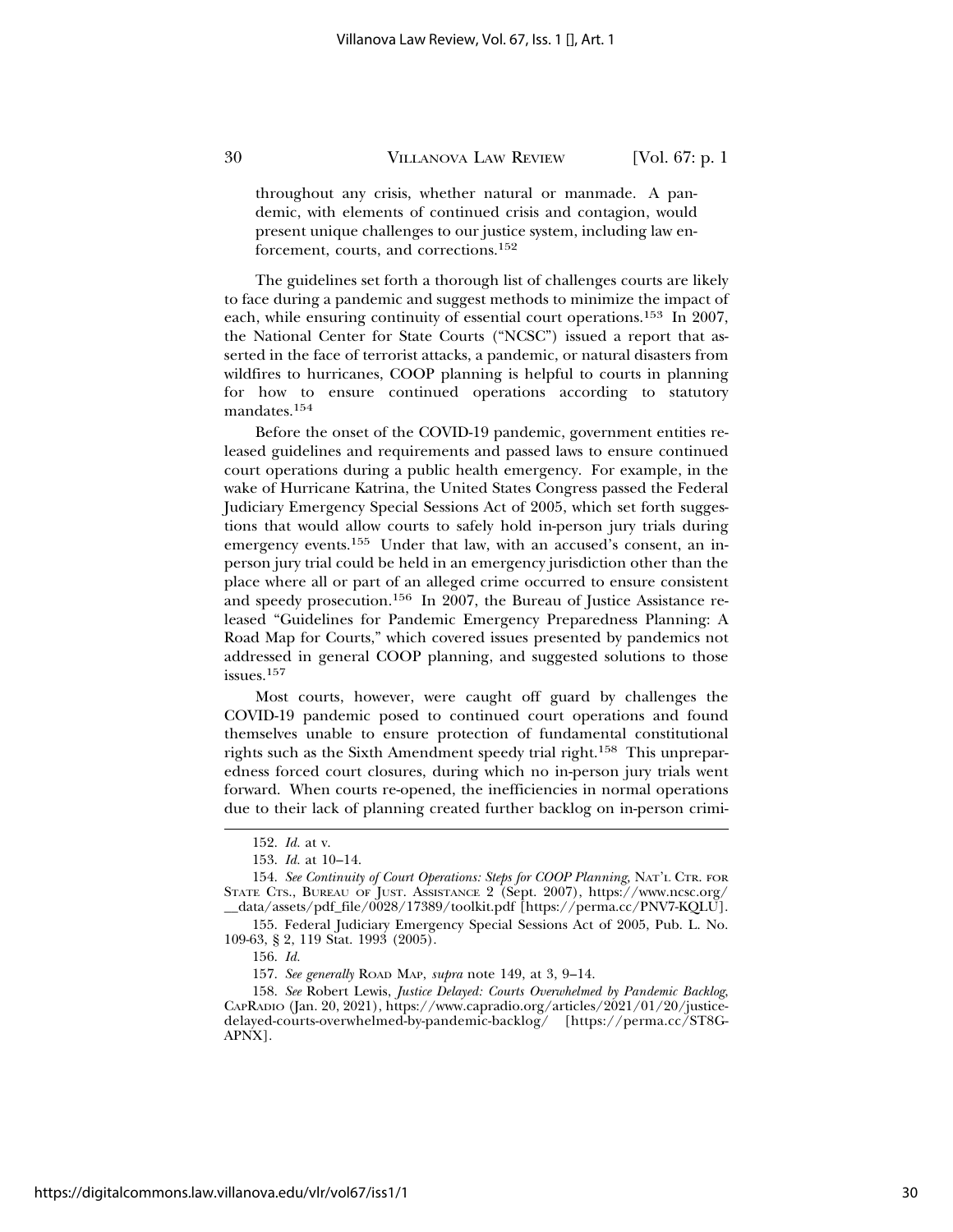nal trial dockets and lengthened the period of pretrial delay in cases like that of Mr. Davis.

In effect, when an unprecedented event like a pandemic arises, the government experiences a windfall under *Barker* because pretrial delays, even when caused by court closures that resulted from the court's negligent lack of planning, are not necessarily weighed against the government. As Justice Brennan pointed out, accused people like Mr. Davis are prejudiced by pretrial delays caused by government negligence to the same extent they are by delays resulting from government bad faith. Failing to hold the government accountable for lengthy pretrial delays caused by its negligent failure to plan to honor the speedy trial rights of criminally accused people like Mr. Davis undermines the one purpose for which the Speedy Trial Clause was included in the Bill of Rights: protecting against government overreach.

To reinvigorate the Sixth Amendment speedy trial right, government negligence should be weighed under *Barker* and its progeny according to the extent to which the pretrial delay was necessary for community safety. Where a foreseeable event like a pandemic is concerned, courts must plan for and effectively implement plans to safely maintain operations necessary to honor the constitutional rights of people with cases pending before them. Failure to engage in that planning or to effectively implement plans in the face of an event like a pandemic should be considered negligent for purposes of the *Barker* analysis.

In determining the extent to which negligence through lack of planning should be weighed against the government, reviewing courts should consider the extent to which the government deviated from best practices for pandemic planning, such as those set forth in the Bureau of Justice Assistance Guidelines and the NCSC report. Reviewing courts should also consider the extent to which any government failure to follow best practices caused or exacerbated pretrial delay. For example, reviewing courts could consider whether the at-issue court system had a COOP in place before the onset of a unique event like a pandemic, and the extent to which reasonably foreseeable bottlenecks were anticipated and addressed through implementation of the COOP. Failure to plan according to a COOP or address these reasonably foreseeable bottlenecks or both should weigh heavily against the government. The extent to which pretrial delay was exacerbated by the court's failure to plan before that onset should be considered commensurate with the amount of particularized actual prejudice an accused must establish to succeed on a Sixth Amendment speedy trial claim. Courts should weigh this factor against the government, rather than applying a neutral weight in the analysis.

The analytical framework suggested here serves the individual and institutional interests deemed important in Sixth Amendment speedy trial jurisprudence and serves the original aims of the Speedy Trial Clause. As a result of the COVID-19 pandemic, many courts have suspended in-per-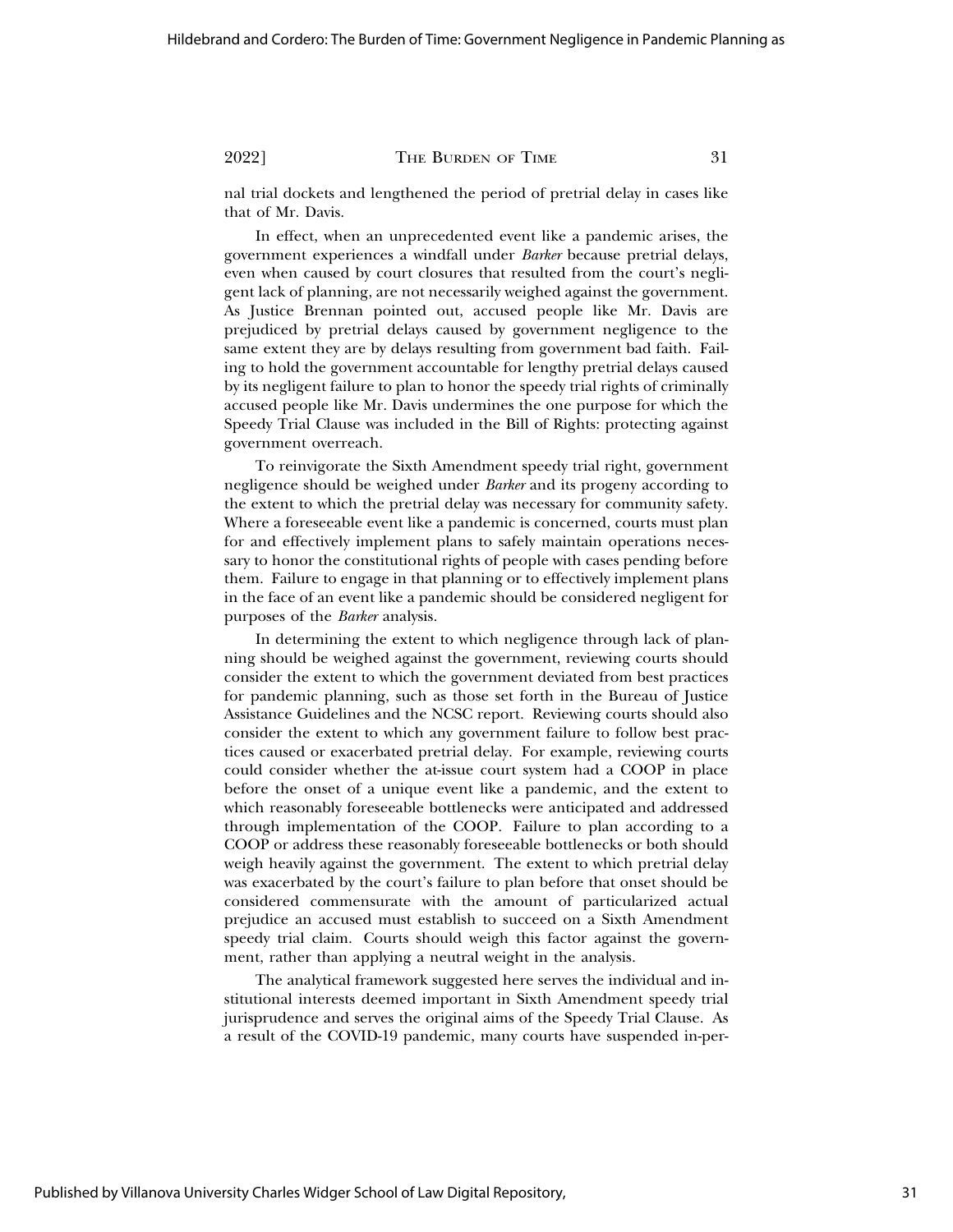son jury trials indefinitely in lieu of finding a pre-planned workaround to ensure speedy resolution of criminal cases. As a result, accused people are spending protracted periods incarcerated pretrial despite being cloaked with the presumption of innocence.<sup>159</sup> Moreover, being detained in jail during a pandemic presents the commonly considered sources of anxiety, such as loss of income and the shame of public accusation. It also presents unique life or death considerations—with variants of the virus spreading rapidly in public spaces, especially among unvaccinated people, the risk of contracting COVID-19 while in jail is an ever-present threat. Longer periods of pretrial incarceration also undermine the state's interest in rehabilitating guilty people in a timely fashion so they can return to productivity, and increase costs associated with detaining presumptively innocent people.160 Moreover, court-backlog161 and resulting pretrial delay caused by government negligence can impair defendants' ability to present their defense and can reduce the accuracy of trial outcomes.162 Finally, for those at liberty on bond during the pretrial period, pretrial delay prolongs the expenses presumptively innocent people accrue during a time when financial strain is widely exacerbated due to the widespread job and wage loss associated with pandemic-mandated business closures. Unnecessarily extended pretrial delays also increase government allocation of financial and personnel resources needed for pretrial supervision and monitoring.

#### **CONCLUSION**

It may take years to fully assess the impact of pretrial delays caused by government negligence in courts' failure to plan for a reasonably foreseeable event like the COVID-19 pandemic, but it is clear today that exaggerated pretrial delays were caused by government negligence in failure to plan and implement protocols to continue operations and honor criminally accused people's constitutional rights. Putting the burden of proof on the government serves to check government overreach, one original aim of the Speedy Trial Clause. In order to reinvigorate the promise of

<sup>159.</sup> Prior to COVID-19, the average wait pretrial was thirty-five days. *See* Chris W. Surprenant, *COVID-19 and Pretrial Detention*, MERCATUS (Mar. 30, 2020), https://www.mercatus.org/publications/covid-19-policy-brief-series/covid-19-andpretrial-detention [https://perma.cc/VG2H-VF49]. Some courts have responded by releasing low-risk offenders. *See* Prison Policy Initiave, *The Most Significant Criminal Justice Policy Changes from the COVID-19 Pandemic*, PRISON POL'Y INITIATIVE (May 18, 2021), https://www.prisonpolicy.org/virus/virusresponse.html [https:// perma.cc/2F7S-A5BW].

<sup>160.</sup> Surprenant, *supra* note 159.

<sup>161.</sup> Shelly Bradbury, *"It's a Double Whammy:" Colorado Courts Facing Unprecedented Backlog Now Hobbled by COVID-19 Budget Cuts*, DENVER POST (Dec. 25, 2020, 6:00 AM), https://www.denverpost.com/2020/12/25/colorado-courts-covidbudget-cuts/[https://perma.cc/DYX4-HKKF].

<sup>162.</sup> The Court relies on the phrase "administering and receiving justice" when discussing fairness in the judicial process. Doggett v. United States, 505 U.S. 647, 665 (1992). However, it is clear that when the Court uses this language, it is referring to the time the prosecution has to prepare its case. *Id.*